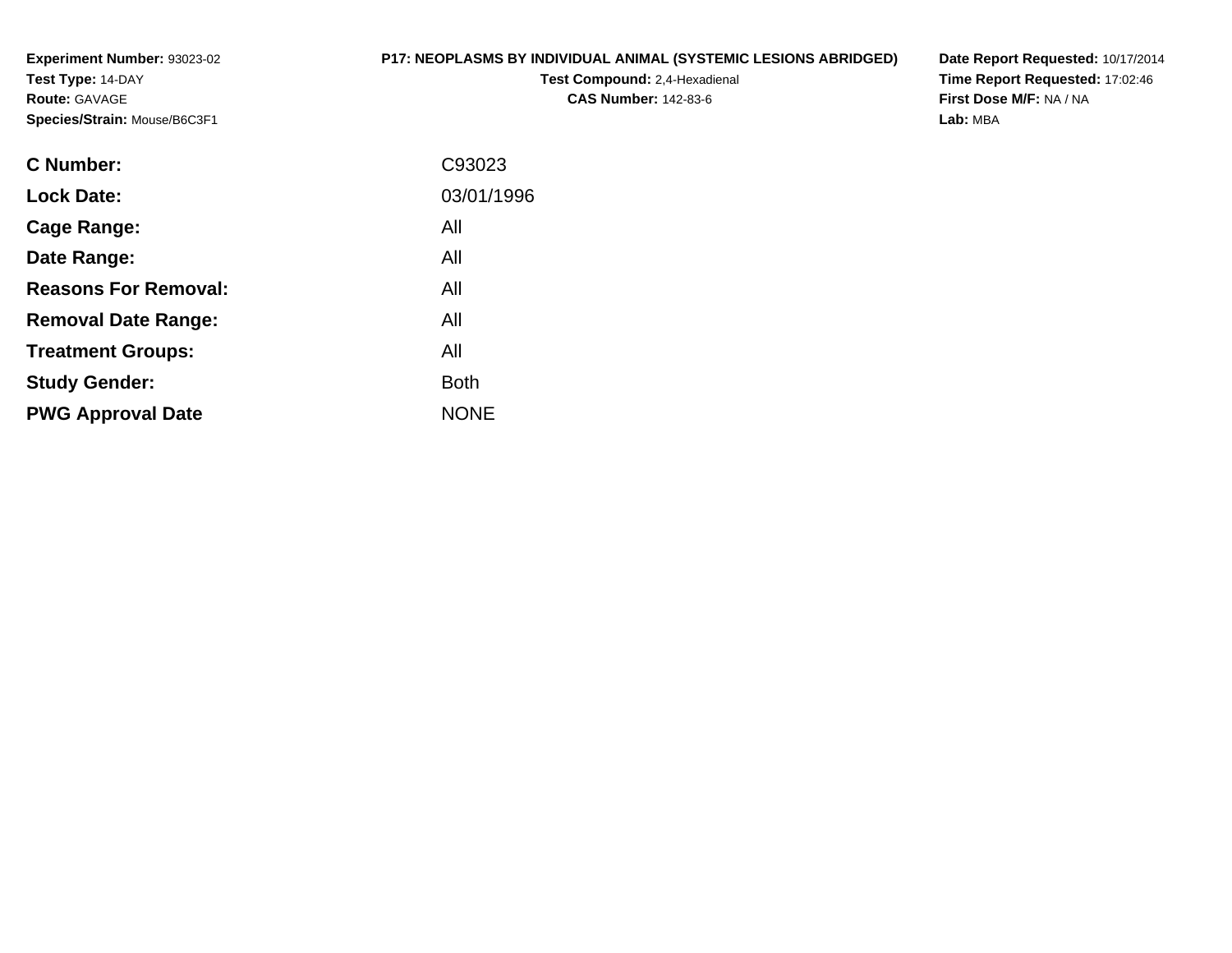**Test Type:** 14-DAY

**Route:** GAVAGE

**Species/Strain:** Mouse/B6C3F1

**Test Compound:** 2,4-Hexadienal **CAS Number:** 142-83-6

**Date Report Requested:** 10/17/2014**Time Report Requested:** 17:02:46**First Dose M/F:** NA / NA**Lab:** MBA

| <b>B6C3F1 Mouse Male</b><br><b>MG/KG</b><br>0.0                                | DAY ON TEST      | 0<br>0<br>1<br>$\overline{7}$             | 0<br>0<br>1<br>$\overline{7}$                          | 0<br>0<br>$\boldsymbol{l}$<br>$\mathcal{I}$ | 0<br>0<br>1<br>$\overline{7}$   | 0<br>0<br>1<br>$\overline{7}$   |                       |
|--------------------------------------------------------------------------------|------------------|-------------------------------------------|--------------------------------------------------------|---------------------------------------------|---------------------------------|---------------------------------|-----------------------|
|                                                                                | <b>ANIMAL ID</b> | $\mathbf 0$<br>0<br>$\mathbf 0$<br>0<br>1 | $\mathbf 0$<br>$\mathbf 0$<br>0<br>0<br>$\overline{2}$ | $\mathbf 0$<br>$\mathbf 0$<br>0<br>0<br>3   | $\mathbf 0$<br>0<br>0<br>0<br>4 | $\mathbf 0$<br>0<br>0<br>0<br>5 | <i><b>*TOTALS</b></i> |
| <b>Alimentary System</b>                                                       |                  |                                           |                                                        |                                             |                                 |                                 |                       |
| Liver<br>Stomach, Forestomach<br><b>Cardiovascular System</b>                  |                  | +<br>$+$                                  | $\ddot{}$<br>$+$                                       | $+$<br>$+$                                  | ÷<br>$+$                        | $\ddot{}$<br>$\ddot{}$          | 5<br>5                |
| <b>NONE</b><br><b>Endocrine System</b>                                         |                  |                                           |                                                        |                                             |                                 |                                 |                       |
| <b>NONE</b><br><b>General Body System</b>                                      |                  |                                           |                                                        |                                             |                                 |                                 |                       |
| <b>NONE</b><br><b>Genital System</b>                                           |                  |                                           |                                                        |                                             |                                 |                                 |                       |
| <b>NONE</b><br><b>Hematopoietic System</b>                                     |                  |                                           |                                                        |                                             |                                 |                                 |                       |
| <b>NONE</b><br><b>Integumentary System</b>                                     |                  |                                           |                                                        |                                             |                                 |                                 |                       |
| <b>NONE</b><br><b>Musculoskeletal System</b>                                   |                  |                                           |                                                        |                                             |                                 |                                 |                       |
| <b>NONE</b><br><b>Nervous System</b>                                           |                  |                                           |                                                        |                                             |                                 |                                 |                       |
| * Total animals with tissue examined microscopically; Total animals with tumor |                  |                                           |                                                        |                                             |                                 |                                 |                       |

+ ..Tissue examined microscopically

I ..Insufficient tissue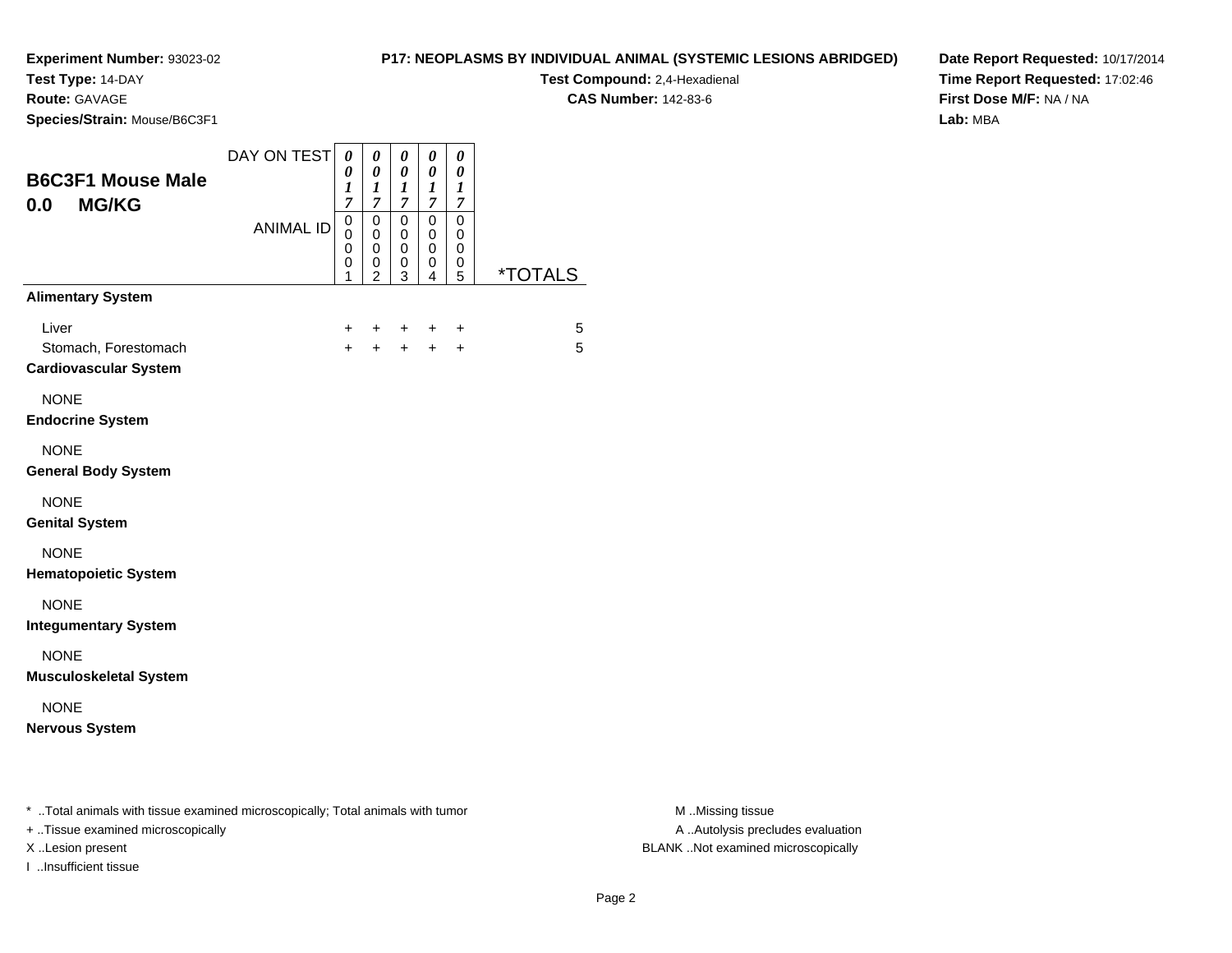**Test Type:** 14-DAY

**Route:** GAVAGE

**Species/Strain:** Mouse/B6C3F1

**Test Compound:** 2,4-Hexadienal

**CAS Number:** 142-83-6

**Date Report Requested:** 10/17/2014**Time Report Requested:** 17:02:46**First Dose M/F:** NA / NA**Lab:** MBA

| <b>B6C3F1 Mouse Male</b><br><b>MG/KG</b><br>0.0 | DAY ON TEST<br><b>ANIMAL ID</b> | 0<br>0<br>$\boldsymbol{l}$<br>7<br>0<br>$\mathbf 0$<br>$\mathbf 0$<br>$\mathbf 0$<br>1 | 0<br>0<br>1<br>$\overline{7}$<br>0<br>$\overline{0}$<br>$\overline{0}$<br>0<br>$\overline{2}$ | 0<br>0<br>$\boldsymbol{l}$<br>$\overline{7}$<br>0<br>0<br>$\mathbf 0$<br>$\mathbf 0$<br>3 | 0<br>0<br>1<br>$\overline{7}$<br>0<br>0<br>$\mathbf 0$<br>$\mathbf 0$<br>4 | 0<br>0<br>$\boldsymbol{l}$<br>7<br>$\Omega$<br>0<br>$\Omega$<br>0<br>5 | <i><b>*TOTALS</b></i> |
|-------------------------------------------------|---------------------------------|----------------------------------------------------------------------------------------|-----------------------------------------------------------------------------------------------|-------------------------------------------------------------------------------------------|----------------------------------------------------------------------------|------------------------------------------------------------------------|-----------------------|
| <b>NONE</b><br><b>Respiratory System</b>        |                                 |                                                                                        |                                                                                               |                                                                                           |                                                                            |                                                                        |                       |
| <b>NONE</b><br><b>Special Senses System</b>     |                                 |                                                                                        |                                                                                               |                                                                                           |                                                                            |                                                                        |                       |
| <b>NONE</b><br><b>Urinary System</b>            |                                 |                                                                                        |                                                                                               |                                                                                           |                                                                            |                                                                        |                       |
| Kidney<br><b>SYSTEMIC LESIONS</b>               |                                 | $\ddot{}$                                                                              |                                                                                               | $\pm$                                                                                     | $\ddot{}$                                                                  | $\ddot{}$                                                              | 5                     |
| Multiple Organ                                  |                                 | ┿                                                                                      |                                                                                               |                                                                                           |                                                                            | ٠                                                                      | 5                     |

\* ..Total animals with tissue examined microscopically; Total animals with tumor **M** ..Missing tissue M ..Missing tissue

+ ..Tissue examined microscopically

I ..Insufficient tissue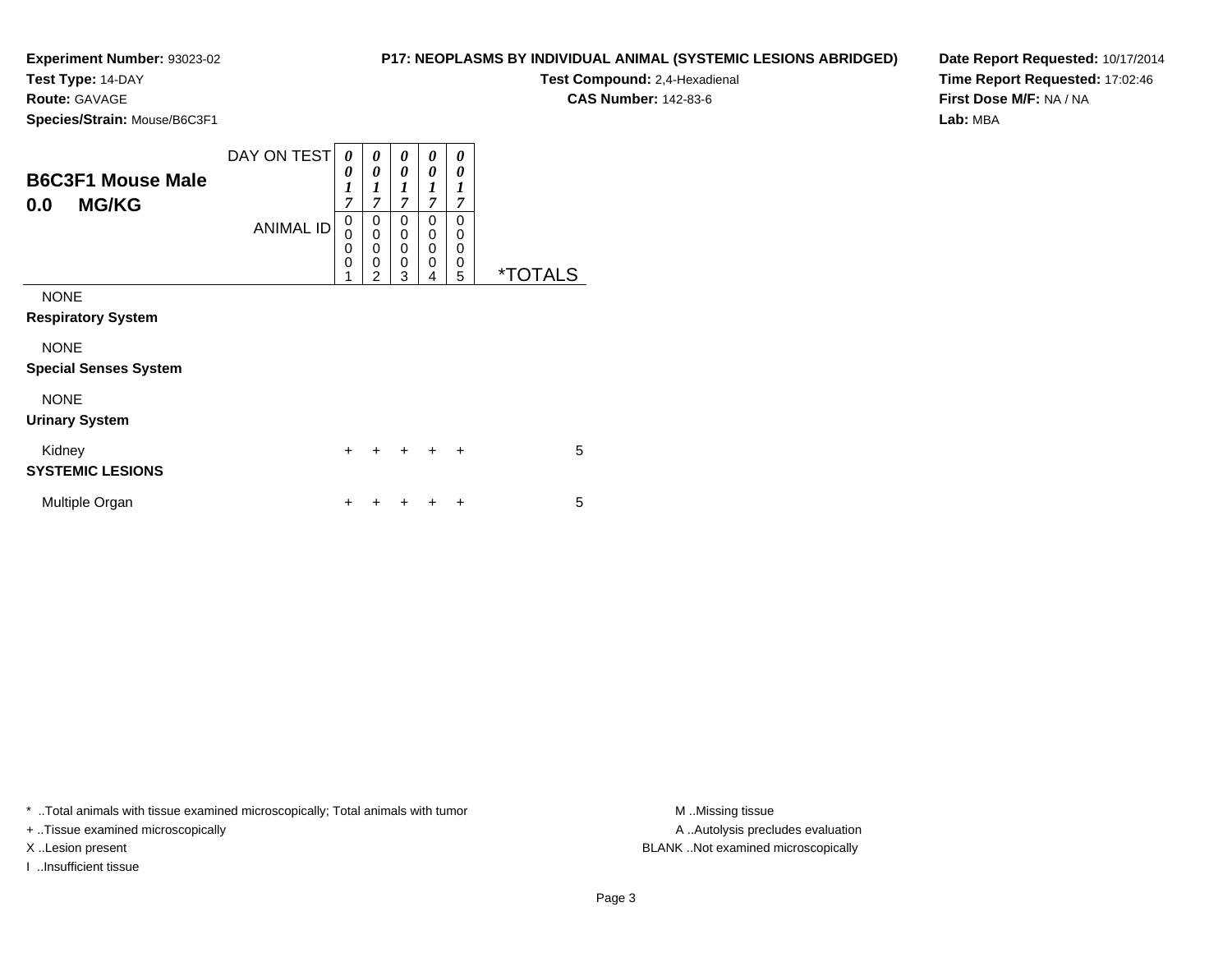| <b>Experiment Number: 93023-02</b><br>Test Type: 14-DAY<br>Route: GAVAGE<br>Species/Strain: Mouse/B6C3F1 |                  | <b>P17: NEOPLASMS BY INDIVIDUAL ANIMAL (SYSTEMIC LESIONS ABRIDGED)</b><br>Test Compound: 2,4-Hexadienal<br><b>CAS Number: 142-83-6</b> | Date Report Requested: 10/17/2014<br>Time Report Requested: 17:02:46<br>First Dose M/F: NA / NA<br>Lab: MBA |
|----------------------------------------------------------------------------------------------------------|------------------|----------------------------------------------------------------------------------------------------------------------------------------|-------------------------------------------------------------------------------------------------------------|
| <b>B6C3F1 Mouse Male</b>                                                                                 | DAY ON TEST      |                                                                                                                                        |                                                                                                             |
| <b>MG/KG</b><br>3.0                                                                                      | <b>ANIMAL ID</b> | <i><b>*TOTALS</b></i>                                                                                                                  |                                                                                                             |
| <b>Alimentary System</b>                                                                                 |                  |                                                                                                                                        |                                                                                                             |
| <b>NONE</b><br><b>Cardiovascular System</b>                                                              |                  |                                                                                                                                        |                                                                                                             |
| <b>NONE</b><br><b>Endocrine System</b>                                                                   |                  |                                                                                                                                        |                                                                                                             |
| <b>NONE</b><br><b>General Body System</b>                                                                |                  |                                                                                                                                        |                                                                                                             |
| <b>NONE</b><br><b>Genital System</b>                                                                     |                  |                                                                                                                                        |                                                                                                             |
| <b>NONE</b><br><b>Hematopoietic System</b>                                                               |                  |                                                                                                                                        |                                                                                                             |
| <b>NONE</b><br><b>Integumentary System</b>                                                               |                  |                                                                                                                                        |                                                                                                             |
| <b>NONE</b><br><b>Musculoskeletal System</b>                                                             |                  |                                                                                                                                        |                                                                                                             |
| <b>NONE</b><br><b>Nervous System</b>                                                                     |                  |                                                                                                                                        |                                                                                                             |
| <b>NONE</b>                                                                                              |                  |                                                                                                                                        |                                                                                                             |
|                                                                                                          |                  |                                                                                                                                        |                                                                                                             |
|                                                                                                          |                  |                                                                                                                                        |                                                                                                             |

\* ..Total animals with tissue examined microscopically; Total animals with tumor M..Missing tissue M

+ ..Tissue examined microscopically

I ..Insufficient tissue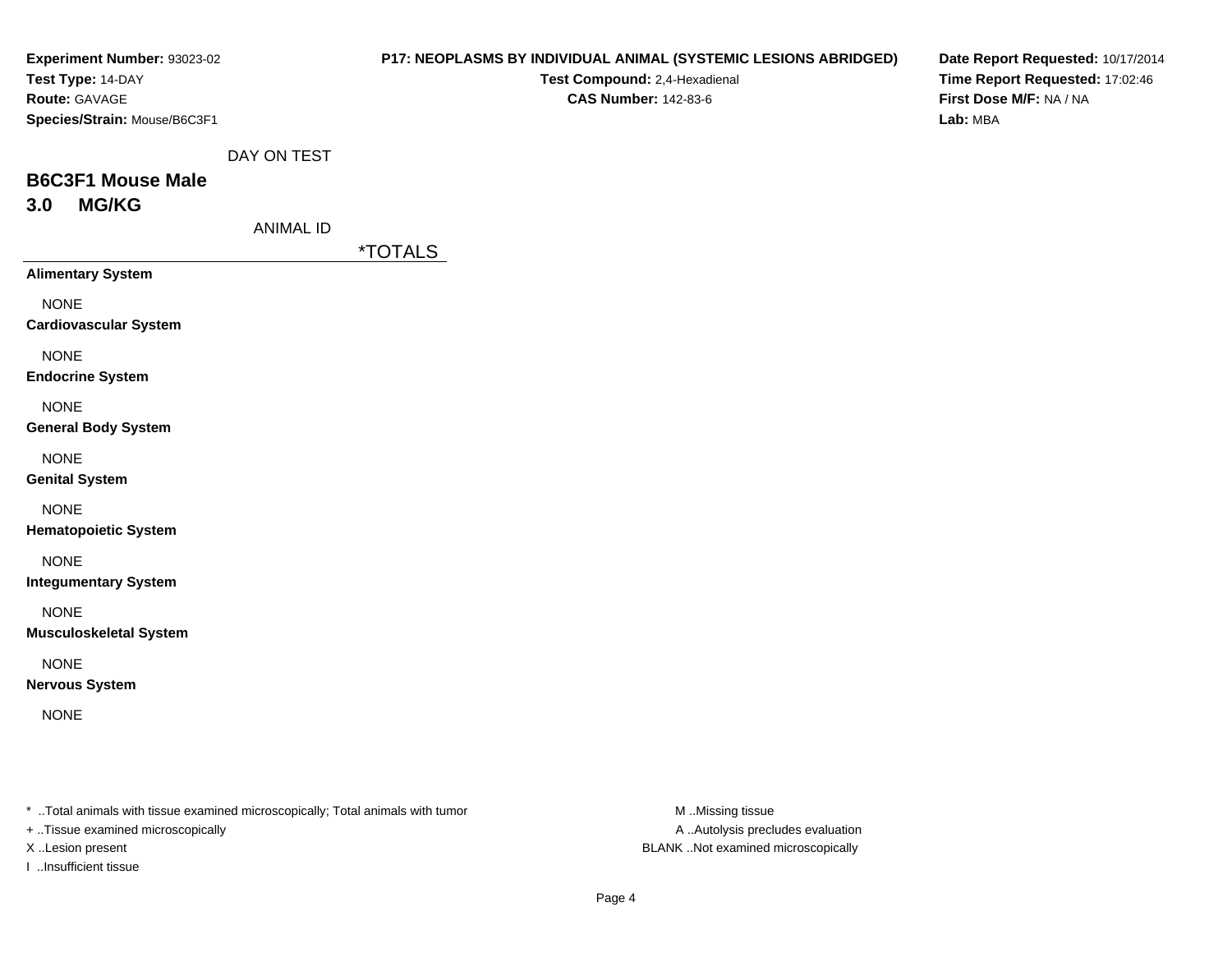| Experiment Number: 93023-02  |                  | P17: NEOPLASMS BY INDIVIDUAL ANIMAL (SYSTEMIC LESIONS ABRIDGED) | Date Report Requested: 10/17/2014 |
|------------------------------|------------------|-----------------------------------------------------------------|-----------------------------------|
| Test Type: 14-DAY            |                  | Test Compound: 2,4-Hexadienal                                   | Time Report Requested: 17:02:46   |
| Route: GAVAGE                |                  | <b>CAS Number: 142-83-6</b>                                     | First Dose M/F: NA / NA           |
| Species/Strain: Mouse/B6C3F1 |                  |                                                                 | Lab: MBA                          |
|                              | DAY ON TEST      |                                                                 |                                   |
| <b>B6C3F1 Mouse Male</b>     |                  |                                                                 |                                   |
| <b>MG/KG</b><br>3.0          |                  |                                                                 |                                   |
|                              | <b>ANIMAL ID</b> |                                                                 |                                   |
|                              |                  | *TOTALS                                                         |                                   |
| <b>Respiratory System</b>    |                  |                                                                 |                                   |
| <b>NONE</b>                  |                  |                                                                 |                                   |
| <b>Special Senses System</b> |                  |                                                                 |                                   |
| <b>NONE</b>                  |                  |                                                                 |                                   |
| <b>Urinary System</b>        |                  |                                                                 |                                   |
| <b>NONE</b>                  |                  |                                                                 |                                   |
| <b>SYSTEMIC LESIONS</b>      |                  |                                                                 |                                   |
| Multiple Organ               |                  | $\pmb{0}$                                                       |                                   |
|                              |                  |                                                                 |                                   |
|                              |                  |                                                                 |                                   |

\* ..Total animals with tissue examined microscopically; Total animals with tumor M..Missing tissue M ..Missing tissue

+ ..Tissue examined microscopically

I ..Insufficient tissue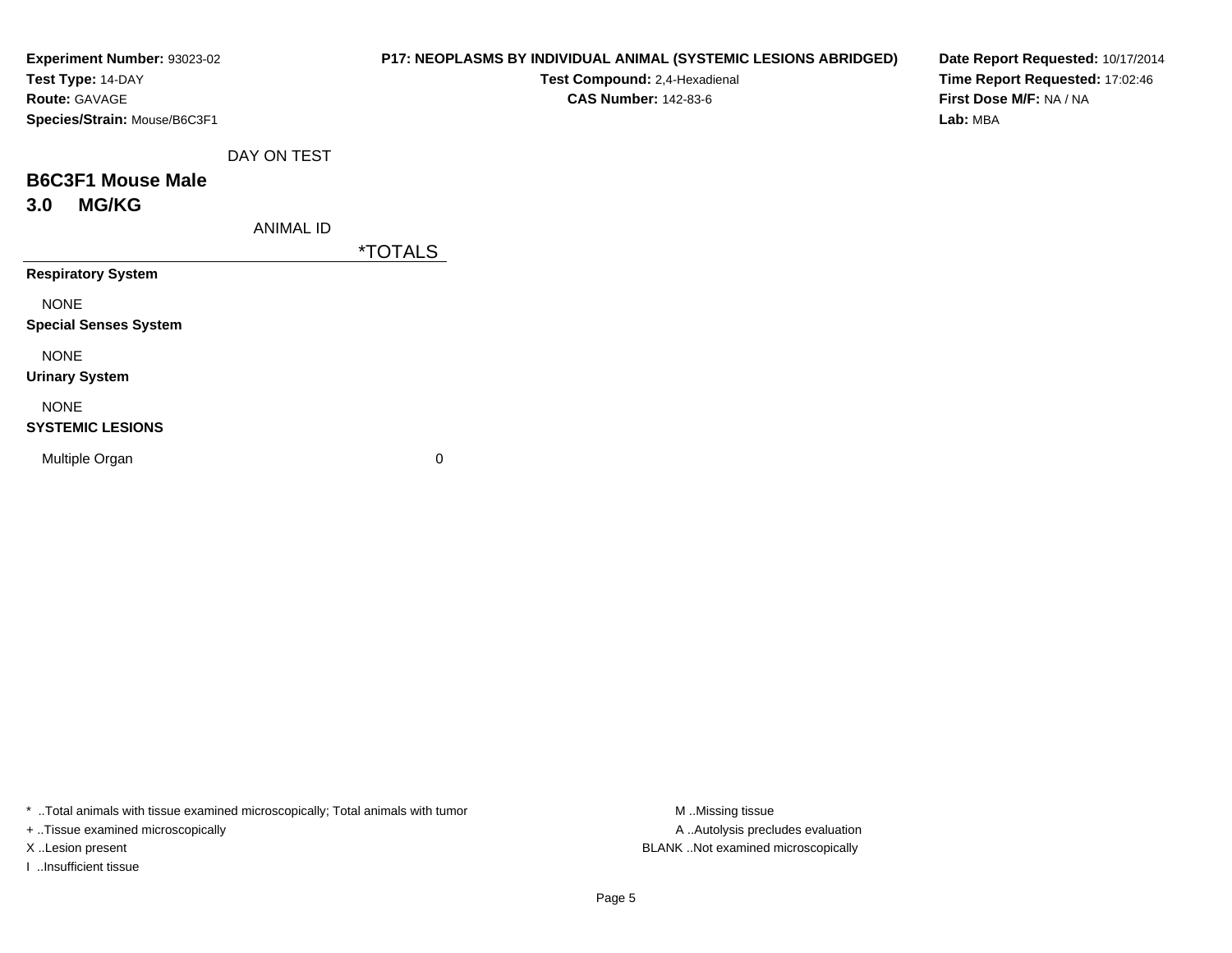| Experiment Number: 93023-02                 |                  | <b>P17: NEOPLASMS BY INDIVIDUAL ANIMAL (SYSTEMIC LESIONS ABRIDGED)</b> | Date Report Requested: 10/17/2014                          |
|---------------------------------------------|------------------|------------------------------------------------------------------------|------------------------------------------------------------|
| Test Type: 14-DAY<br>Route: GAVAGE          |                  | Test Compound: 2,4-Hexadienal<br><b>CAS Number: 142-83-6</b>           | Time Report Requested: 17:02:46<br>First Dose M/F: NA / NA |
| Species/Strain: Mouse/B6C3F1                |                  |                                                                        | Lab: MBA                                                   |
|                                             |                  |                                                                        |                                                            |
|                                             | DAY ON TEST      |                                                                        |                                                            |
| <b>B6C3F1 Mouse Male</b>                    |                  |                                                                        |                                                            |
| <b>MG/KG</b><br>9.0                         |                  |                                                                        |                                                            |
|                                             | <b>ANIMAL ID</b> |                                                                        |                                                            |
| <b>Alimentary System</b>                    |                  | <i><b>*TOTALS</b></i>                                                  |                                                            |
|                                             |                  |                                                                        |                                                            |
| <b>NONE</b><br><b>Cardiovascular System</b> |                  |                                                                        |                                                            |
|                                             |                  |                                                                        |                                                            |
| <b>NONE</b>                                 |                  |                                                                        |                                                            |
| <b>Endocrine System</b>                     |                  |                                                                        |                                                            |
| <b>NONE</b>                                 |                  |                                                                        |                                                            |
| <b>General Body System</b>                  |                  |                                                                        |                                                            |
| <b>NONE</b>                                 |                  |                                                                        |                                                            |
| <b>Genital System</b>                       |                  |                                                                        |                                                            |
| <b>NONE</b>                                 |                  |                                                                        |                                                            |
| <b>Hematopoietic System</b>                 |                  |                                                                        |                                                            |
| <b>NONE</b>                                 |                  |                                                                        |                                                            |
| <b>Integumentary System</b>                 |                  |                                                                        |                                                            |
| <b>NONE</b>                                 |                  |                                                                        |                                                            |
| <b>Musculoskeletal System</b>               |                  |                                                                        |                                                            |
| <b>NONE</b>                                 |                  |                                                                        |                                                            |
| <b>Nervous System</b>                       |                  |                                                                        |                                                            |
| <b>NONE</b>                                 |                  |                                                                        |                                                            |
|                                             |                  |                                                                        |                                                            |
|                                             |                  |                                                                        |                                                            |
|                                             |                  |                                                                        |                                                            |
|                                             |                  |                                                                        |                                                            |

\* ..Total animals with tissue examined microscopically; Total animals with tumor M..Missing tissue M

+ ..Tissue examined microscopically

I ..Insufficient tissue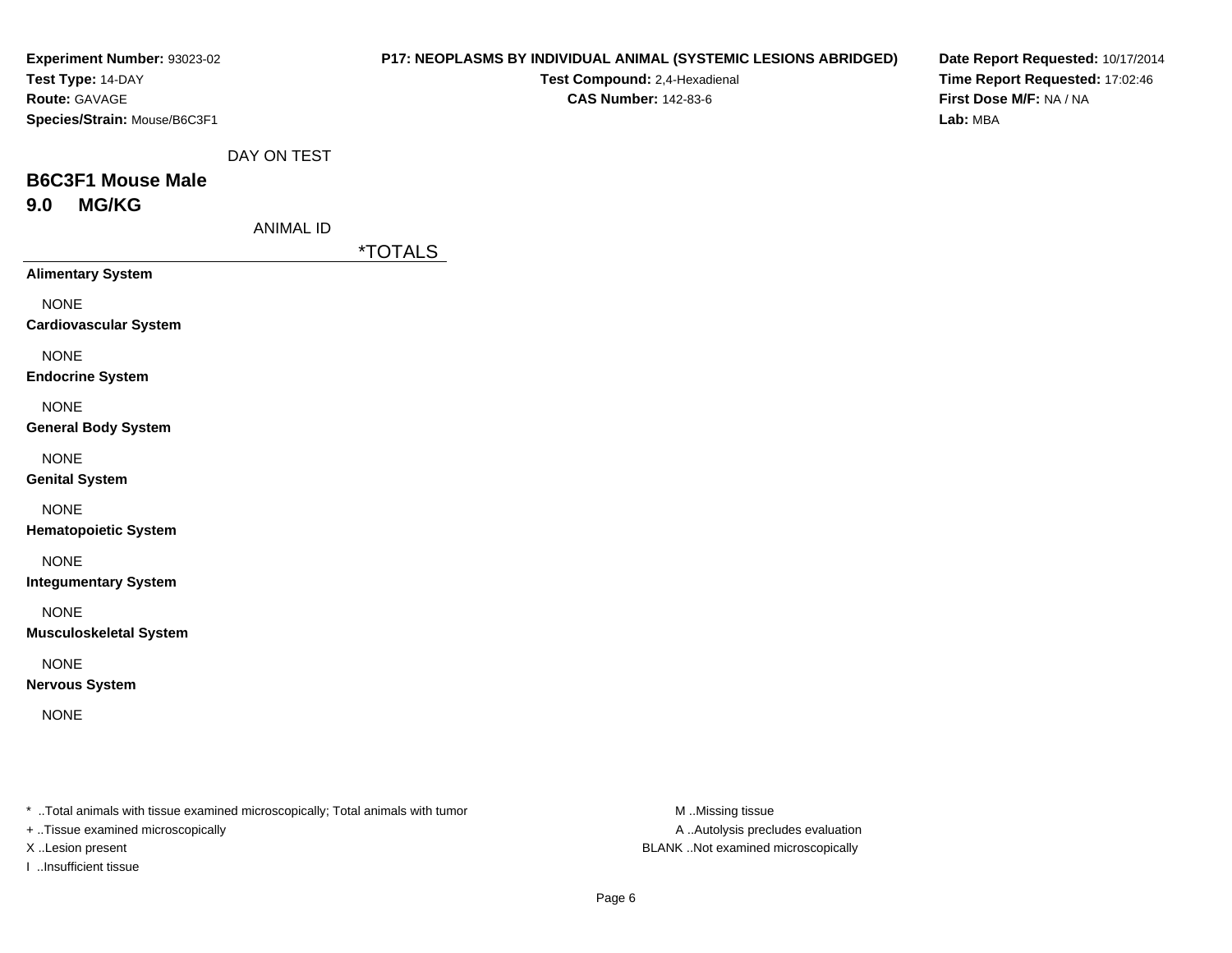| Experiment Number: 93023-02  |                  | P17: NEOPLASMS BY INDIVIDUAL ANIMAL (SYSTEMIC LESIONS ABRIDGED) | Date Report Requested: 10/17/2014 |
|------------------------------|------------------|-----------------------------------------------------------------|-----------------------------------|
| Test Type: 14-DAY            |                  | Test Compound: 2,4-Hexadienal                                   | Time Report Requested: 17:02:46   |
| Route: GAVAGE                |                  | <b>CAS Number: 142-83-6</b>                                     | First Dose M/F: NA / NA           |
| Species/Strain: Mouse/B6C3F1 |                  |                                                                 | Lab: MBA                          |
|                              | DAY ON TEST      |                                                                 |                                   |
| <b>B6C3F1 Mouse Male</b>     |                  |                                                                 |                                   |
| <b>MG/KG</b><br>9.0          |                  |                                                                 |                                   |
|                              | <b>ANIMAL ID</b> |                                                                 |                                   |
|                              |                  | <i><b>*TOTALS</b></i>                                           |                                   |
| <b>Respiratory System</b>    |                  |                                                                 |                                   |
| <b>NONE</b>                  |                  |                                                                 |                                   |
| <b>Special Senses System</b> |                  |                                                                 |                                   |
| <b>NONE</b>                  |                  |                                                                 |                                   |
| <b>Urinary System</b>        |                  |                                                                 |                                   |
| <b>NONE</b>                  |                  |                                                                 |                                   |
| <b>SYSTEMIC LESIONS</b>      |                  |                                                                 |                                   |
| Multiple Organ               |                  | 0                                                               |                                   |
|                              |                  |                                                                 |                                   |
|                              |                  |                                                                 |                                   |

\* ..Total animals with tissue examined microscopically; Total animals with tumor M..Missing tissue M ..Missing tissue

+ ..Tissue examined microscopically

I ..Insufficient tissue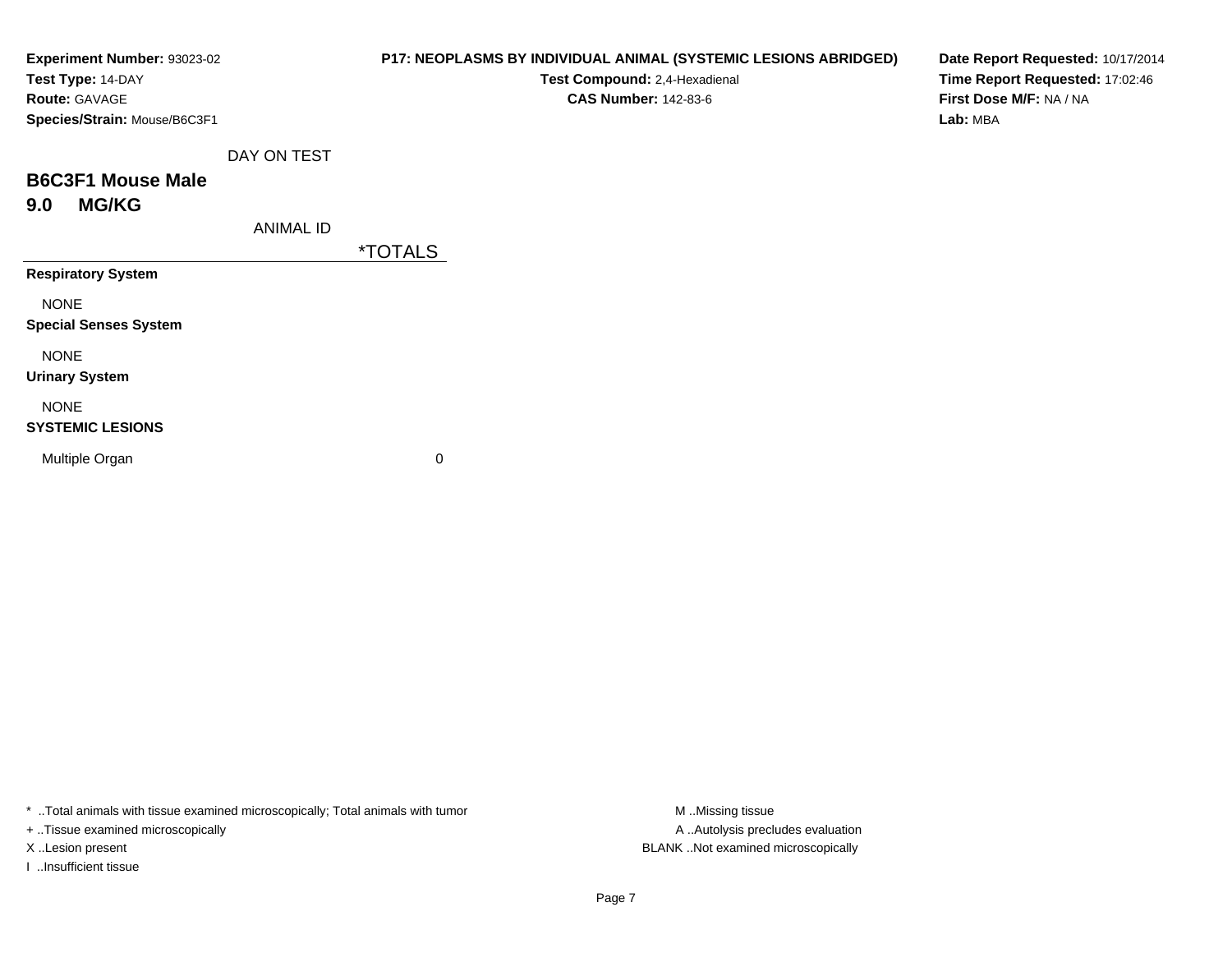# **Test Type:** 14-DAY

**Route:** GAVAGE

**Species/Strain:** Mouse/B6C3F1

# **P17: NEOPLASMS BY INDIVIDUAL ANIMAL (SYSTEMIC LESIONS ABRIDGED)**

**Test Compound:** 2,4-Hexadienal **CAS Number:** 142-83-6

**Date Report Requested:** 10/17/2014**Time Report Requested:** 17:02:46**First Dose M/F:** NA / NA**Lab:** MBA

| <b>B6C3F1 Mouse Male</b><br><b>MG/KG</b><br>27.0     | DAY ON TEST<br><b>ANIMAL ID</b> | 0<br>0<br>$\boldsymbol{l}$<br>$\overline{7}$<br>0<br>$\mathbf 0$<br>0<br>1<br>6 | 0<br>0<br>$\boldsymbol{l}$<br>$\overline{7}$<br>0<br>0<br>0<br>1<br>$\overline{7}$ | 0<br>0<br>1<br>$\overline{7}$<br>0<br>0<br>0<br>1<br>8 | $\boldsymbol{\theta}$<br>0<br>$\boldsymbol{l}$<br>$\overline{7}$<br>0<br>$\mathbf 0$<br>0<br>1<br>9 | 0<br>0<br>1<br>$\boldsymbol{7}$<br>0<br>0<br>0<br>$\overline{c}$<br>$\Omega$ | <i><b>*TOTALS</b></i> |
|------------------------------------------------------|---------------------------------|---------------------------------------------------------------------------------|------------------------------------------------------------------------------------|--------------------------------------------------------|-----------------------------------------------------------------------------------------------------|------------------------------------------------------------------------------|-----------------------|
| <b>Alimentary System</b>                             |                                 |                                                                                 |                                                                                    |                                                        |                                                                                                     |                                                                              |                       |
| Stomach, Forestomach<br><b>Cardiovascular System</b> |                                 | $\ddot{}$                                                                       | $\ddot{}$                                                                          | $\ddot{}$                                              | $\ddot{}$                                                                                           | $\ddot{}$                                                                    | 5                     |
| <b>NONE</b><br><b>Endocrine System</b>               |                                 |                                                                                 |                                                                                    |                                                        |                                                                                                     |                                                                              |                       |
| <b>NONE</b><br><b>General Body System</b>            |                                 |                                                                                 |                                                                                    |                                                        |                                                                                                     |                                                                              |                       |
| <b>NONE</b><br><b>Genital System</b>                 |                                 |                                                                                 |                                                                                    |                                                        |                                                                                                     |                                                                              |                       |
| <b>NONE</b><br><b>Hematopoietic System</b>           |                                 |                                                                                 |                                                                                    |                                                        |                                                                                                     |                                                                              |                       |
| <b>NONE</b><br><b>Integumentary System</b>           |                                 |                                                                                 |                                                                                    |                                                        |                                                                                                     |                                                                              |                       |
| <b>NONE</b><br><b>Musculoskeletal System</b>         |                                 |                                                                                 |                                                                                    |                                                        |                                                                                                     |                                                                              |                       |
| <b>NONE</b><br><b>Nervous System</b>                 |                                 |                                                                                 |                                                                                    |                                                        |                                                                                                     |                                                                              |                       |
| <b>NONE</b>                                          |                                 |                                                                                 |                                                                                    |                                                        |                                                                                                     |                                                                              |                       |

\* ..Total animals with tissue examined microscopically; Total animals with tumor **M** . Missing tissue M ..Missing tissue

+ ..Tissue examined microscopically

I ..Insufficient tissue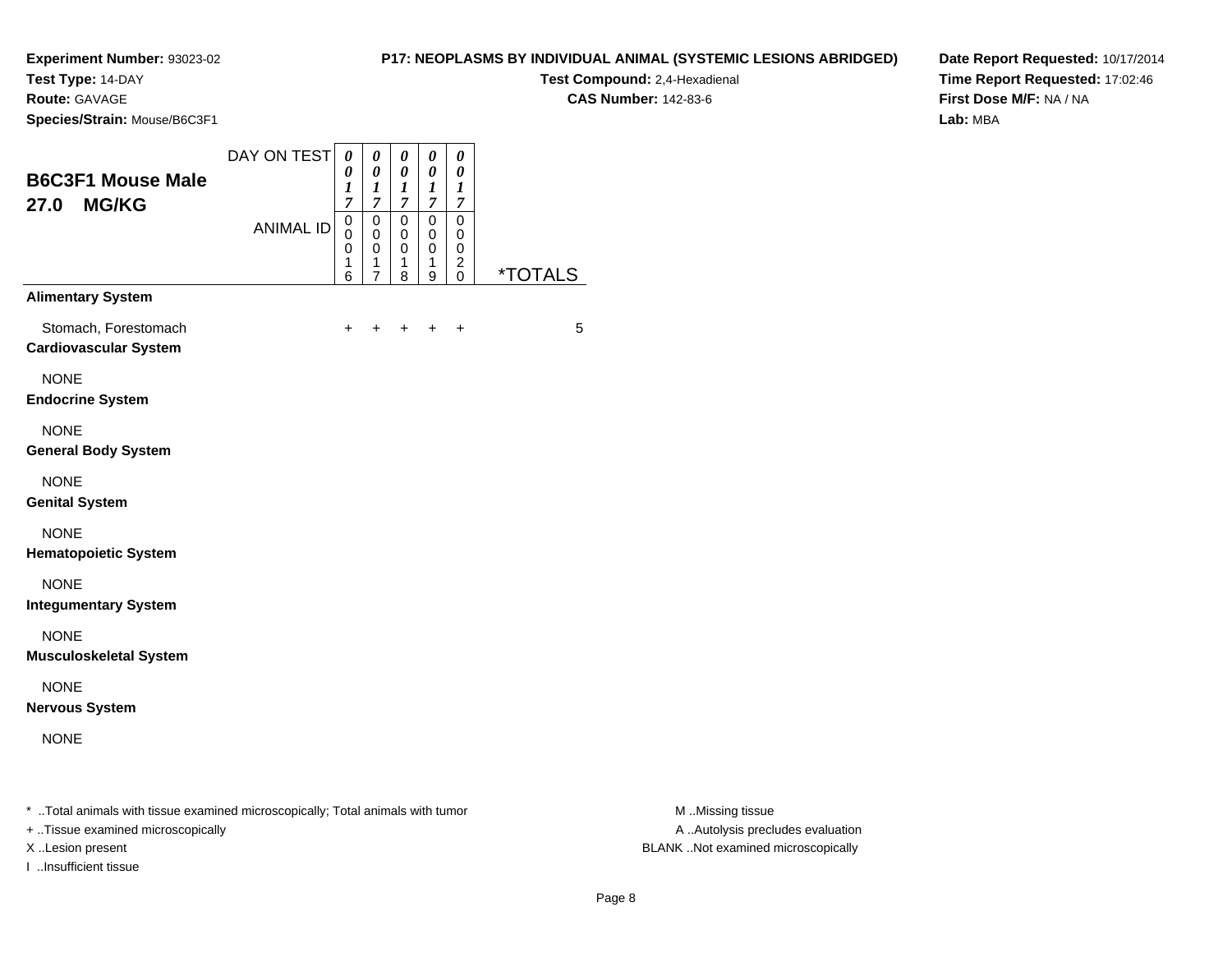**Test Type:** 14-DAY

**Route:** GAVAGE

**Species/Strain:** Mouse/B6C3F1

|                          | DAY ON TEST      |   | 0 | $\boldsymbol{\theta}$ | $\boldsymbol{\theta}$ | 0              |   |
|--------------------------|------------------|---|---|-----------------------|-----------------------|----------------|---|
|                          |                  | 0 | 0 | 0                     | 0                     | 0              |   |
| <b>B6C3F1 Mouse Male</b> |                  |   | ٠ |                       |                       |                |   |
| <b>MG/KG</b><br>27.0     |                  | 7 | ~ | ,                     | 7                     | ,              |   |
|                          | <b>ANIMAL ID</b> | 0 | 0 | U                     | 0                     | 0              |   |
|                          |                  | 0 |   |                       | 0                     | 0              |   |
|                          |                  | 0 | 0 |                       | 0                     | 0              |   |
|                          |                  | ◢ |   |                       | и                     | $\overline{2}$ |   |
|                          |                  | 6 |   | 8                     | 9                     | 0              | × |

**Respiratory System**

NONE

#### **Special Senses System**

NONE

#### **Urinary System**

NONE

# **SYSTEMIC LESIONS**

| Multiple Organ |  |  |  | + + + + + |  |  |  |
|----------------|--|--|--|-----------|--|--|--|
|----------------|--|--|--|-----------|--|--|--|

\* ..Total animals with tissue examined microscopically; Total animals with tumor **M** ...Missing tissue M ...Missing tissue

+ ..Tissue examined microscopically

I ..Insufficient tissue

**P17: NEOPLASMS BY INDIVIDUAL ANIMAL (SYSTEMIC LESIONS ABRIDGED)**

**Test Compound:** 2,4-Hexadienal

**CAS Number:** 142-83-6

**Date Report Requested:** 10/17/2014**Time Report Requested:** 17:02:47**First Dose M/F:** NA / NA**Lab:** MBA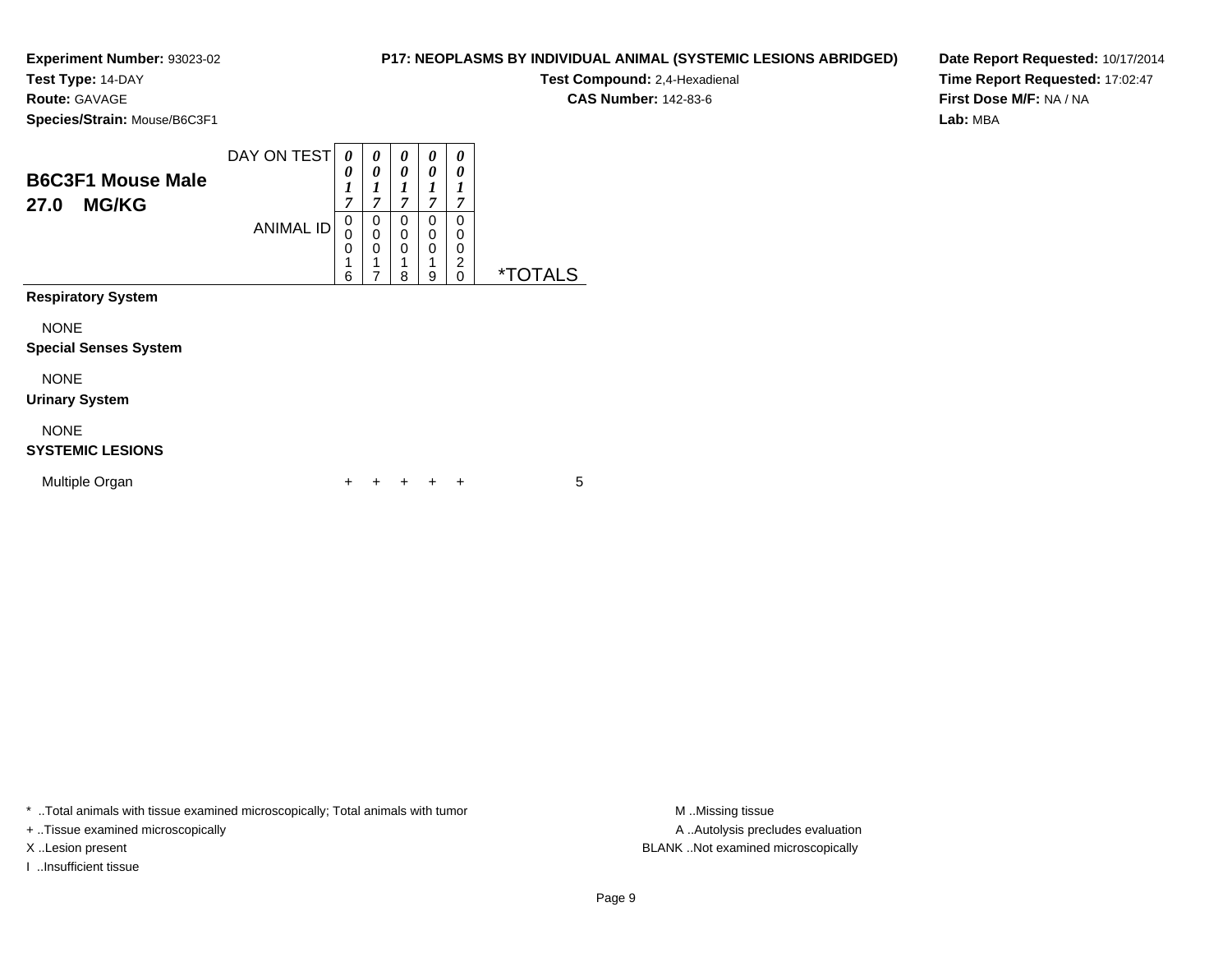**Test Type:** 14-DAY

**Route:** GAVAGE

**Species/Strain:** Mouse/B6C3F1

# **P17: NEOPLASMS BY INDIVIDUAL ANIMAL (SYSTEMIC LESIONS ABRIDGED)**

**Test Compound:** 2,4-Hexadienal **CAS Number:** 142-83-6

**Date Report Requested:** 10/17/2014**Time Report Requested:** 17:02:47**First Dose M/F:** NA / NA**Lab:** MBA

| <b>B6C3F1 Mouse Male</b>                                      | DAY ON TEST      | 0<br>0<br>1<br>7                                                               | 0<br>$\pmb{\theta}$<br>1<br>7          | 0<br>0<br>1<br>7             | 0<br>$\pmb{\theta}$<br>1<br>$\overline{7}$ | 0<br>0<br>1<br>7                       |                       |
|---------------------------------------------------------------|------------------|--------------------------------------------------------------------------------|----------------------------------------|------------------------------|--------------------------------------------|----------------------------------------|-----------------------|
| 80.0 MG/KG                                                    | <b>ANIMAL ID</b> | $\mathsf 0$<br>$\mathbf 0$<br>$\boldsymbol{0}$<br>$\overline{\mathbf{c}}$<br>1 | $\mathsf 0$<br>0<br>0<br>$\frac{2}{2}$ | 0<br>0<br>0<br>$\frac{2}{3}$ | $\mathbf 0$<br>0<br>0<br>$\frac{2}{4}$     | $\mathbf 0$<br>0<br>0<br>$\frac{2}{5}$ | <i><b>*TOTALS</b></i> |
| <b>Alimentary System</b>                                      |                  |                                                                                |                                        |                              |                                            |                                        |                       |
| Liver<br>Stomach, Forestomach<br><b>Cardiovascular System</b> |                  | $\ddot{}$<br>$+$                                                               | $\ddot{}$<br>$+$                       | $\ddot{}$                    | $\ddot{}$<br>$+$ $+$                       | $\ddot{}$<br>$\ddot{}$                 | 5<br>5                |
| <b>NONE</b><br><b>Endocrine System</b>                        |                  |                                                                                |                                        |                              |                                            |                                        |                       |
| <b>NONE</b><br><b>General Body System</b>                     |                  |                                                                                |                                        |                              |                                            |                                        |                       |
| <b>NONE</b><br><b>Genital System</b>                          |                  |                                                                                |                                        |                              |                                            |                                        |                       |
| <b>NONE</b><br><b>Hematopoietic System</b>                    |                  |                                                                                |                                        |                              |                                            |                                        |                       |
| <b>NONE</b><br><b>Integumentary System</b>                    |                  |                                                                                |                                        |                              |                                            |                                        |                       |
| <b>NONE</b><br><b>Musculoskeletal System</b>                  |                  |                                                                                |                                        |                              |                                            |                                        |                       |
| <b>NONE</b><br><b>Nervous System</b>                          |                  |                                                                                |                                        |                              |                                            |                                        |                       |

\* ..Total animals with tissue examined microscopically; Total animals with tumor **M** . Missing tissue M ..Missing tissue

+ ..Tissue examined microscopically

I ..Insufficient tissue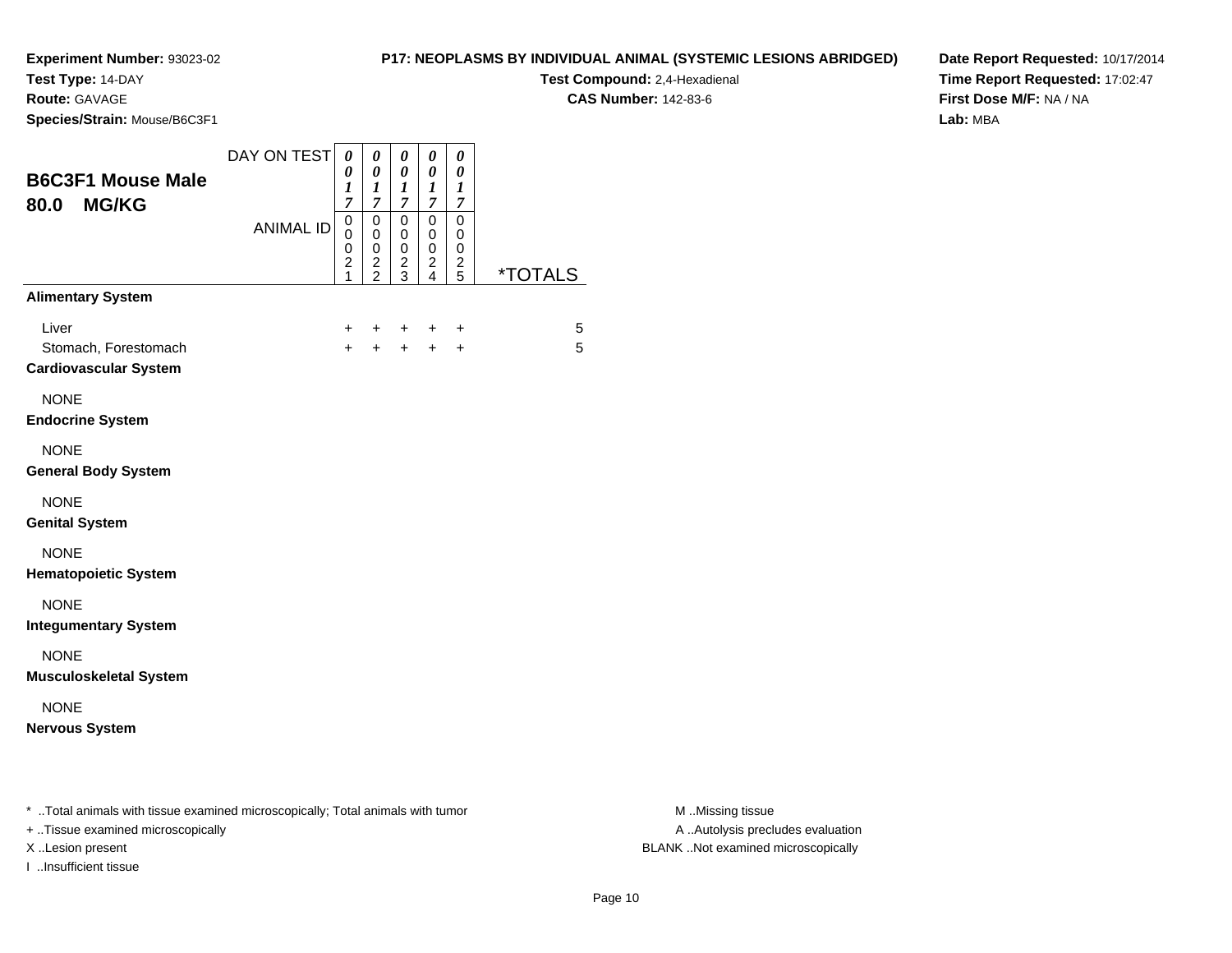**Test Type:** 14-DAY

**Route:** GAVAGE

**Species/Strain:** Mouse/B6C3F1

**Test Compound:** 2,4-Hexadienal

**CAS Number:** 142-83-6

**Date Report Requested:** 10/17/2014**Time Report Requested:** 17:02:47**First Dose M/F:** NA / NA**Lab:** MBA

| <b>B6C3F1 Mouse Male</b><br><b>MG/KG</b><br>80.0 | DAY ON TEST<br><b>ANIMAL ID</b> | 0<br>0<br>$\boldsymbol{l}$<br>$\overline{7}$<br>0<br>0<br>$\pmb{0}$<br>$\overline{2}$<br>1 | 0<br>0<br>1<br>$\overline{7}$<br>0<br>$\mathbf 0$<br>$\mathbf 0$<br>$\overline{2}$<br>$\overline{2}$ | 0<br>0<br>1<br>$\overline{7}$<br>$\Omega$<br>0<br>0<br>$\overline{c}$<br>3 | 0<br>0<br>$\boldsymbol{l}$<br>$\overline{7}$<br>0<br>0<br>0<br>$\overline{c}$<br>4 | 0<br>0<br>1<br>7<br>0<br>0<br>$\mathbf 0$<br>$\overline{2}$<br>5 | <i><b>*TOTALS</b></i> |
|--------------------------------------------------|---------------------------------|--------------------------------------------------------------------------------------------|------------------------------------------------------------------------------------------------------|----------------------------------------------------------------------------|------------------------------------------------------------------------------------|------------------------------------------------------------------|-----------------------|
| <b>NONE</b><br><b>Respiratory System</b>         |                                 |                                                                                            |                                                                                                      |                                                                            |                                                                                    |                                                                  |                       |
| <b>NONE</b><br><b>Special Senses System</b>      |                                 |                                                                                            |                                                                                                      |                                                                            |                                                                                    |                                                                  |                       |
| <b>NONE</b><br><b>Urinary System</b>             |                                 |                                                                                            |                                                                                                      |                                                                            |                                                                                    |                                                                  |                       |
| Kidney<br><b>SYSTEMIC LESIONS</b>                |                                 | $\ddot{}$                                                                                  | +                                                                                                    | ÷                                                                          | $\div$                                                                             | $\ddot{}$                                                        | 5                     |
| Multiple Organ                                   |                                 | ٠                                                                                          |                                                                                                      |                                                                            |                                                                                    | ٠                                                                | 5                     |

\* ..Total animals with tissue examined microscopically; Total animals with tumor **M** . Missing tissue M ..Missing tissue

+ ..Tissue examined microscopically

I ..Insufficient tissue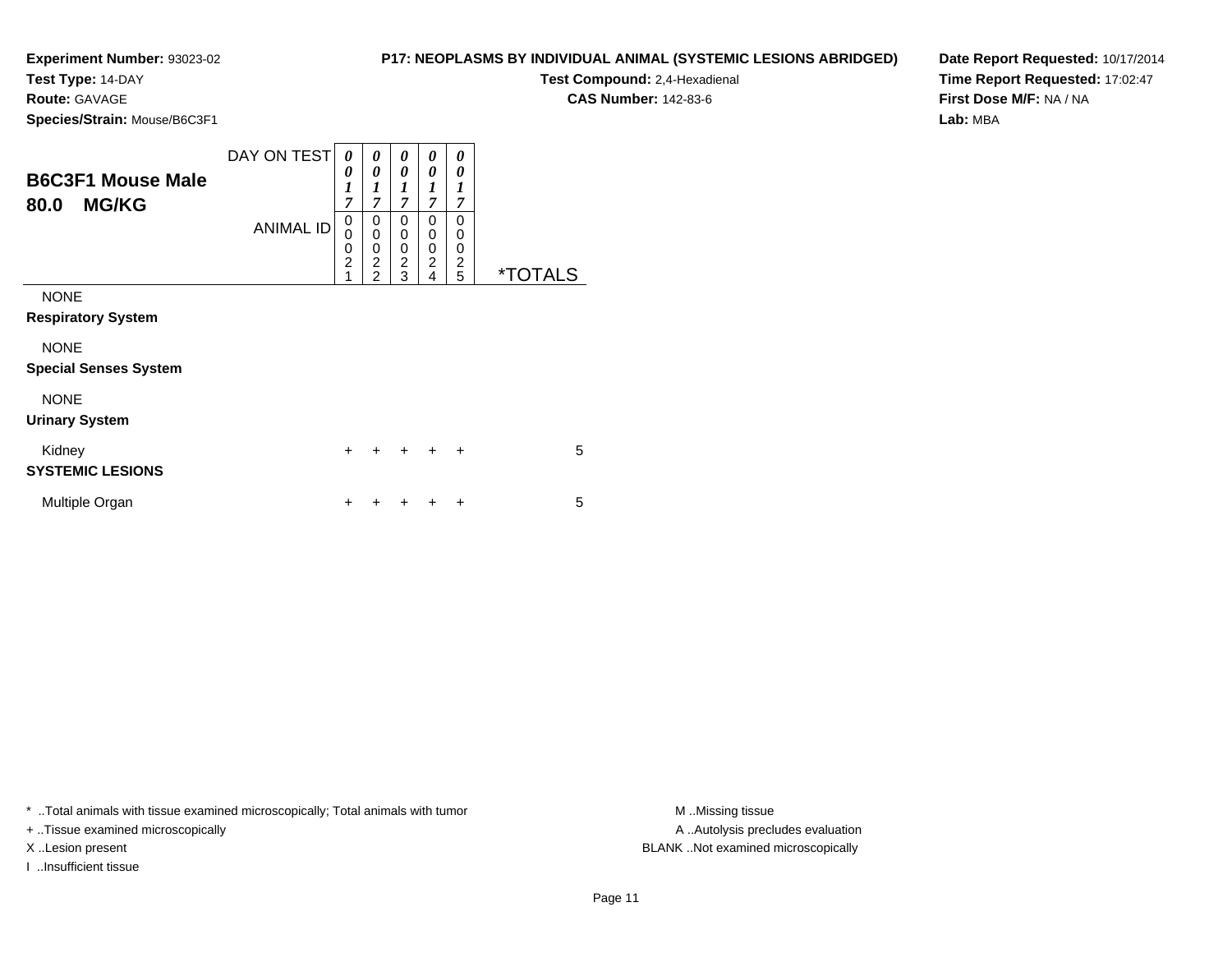# **Test Type:** 14-DAY

**Route:** GAVAGE

**Species/Strain:** Mouse/B6C3F1

# **P17: NEOPLASMS BY INDIVIDUAL ANIMAL (SYSTEMIC LESIONS ABRIDGED)**

**Test Compound:** 2,4-Hexadienal

**CAS Number:** 142-83-6

**Date Report Requested:** 10/17/2014**Time Report Requested:** 17:02:47**First Dose M/F:** NA / NA**Lab:** MBA

| <b>B6C3F1 Mouse Male</b><br>240.0 MG/KG                                        | DAY ON TEST      | $\pmb{\theta}$<br>$\boldsymbol{\theta}$<br>1<br>$\overline{7}$  | $\boldsymbol{\theta}$<br>$\boldsymbol{\theta}$<br>1<br>$\overline{7}$ | $\pmb{\theta}$<br>0<br>1<br>$\overline{7}$ | 0<br>0<br>1<br>7                 | $\boldsymbol{\theta}$<br>0<br>0<br>7                   |                       |
|--------------------------------------------------------------------------------|------------------|-----------------------------------------------------------------|-----------------------------------------------------------------------|--------------------------------------------|----------------------------------|--------------------------------------------------------|-----------------------|
|                                                                                | <b>ANIMAL ID</b> | $\mathbf 0$<br>$\mathbf 0$<br>0<br>$\overline{\mathbf{c}}$<br>6 | 0<br>$\mathbf 0$<br>0<br>2<br>8                                       | 0<br>0<br>0<br>2<br>9                      | 0<br>0<br>0<br>3<br>$\mathbf{0}$ | $\mathbf 0$<br>0<br>$\mathbf 0$<br>2<br>$\overline{7}$ | <i><b>*TOTALS</b></i> |
| <b>Alimentary System</b>                                                       |                  |                                                                 |                                                                       |                                            |                                  |                                                        |                       |
| Liver<br>Stomach, Forestomach<br><b>Cardiovascular System</b>                  |                  | +<br>$\ddot{}$                                                  | +<br>$\ddot{}$                                                        | +<br>$+$                                   | +<br>$+$                         | +<br>$\ddot{}$                                         | 5<br>5                |
| <b>NONE</b><br><b>Endocrine System</b>                                         |                  |                                                                 |                                                                       |                                            |                                  |                                                        |                       |
| <b>NONE</b><br><b>General Body System</b>                                      |                  |                                                                 |                                                                       |                                            |                                  |                                                        |                       |
| <b>NONE</b><br><b>Genital System</b>                                           |                  |                                                                 |                                                                       |                                            |                                  |                                                        |                       |
| <b>NONE</b><br><b>Hematopoietic System</b>                                     |                  |                                                                 |                                                                       |                                            |                                  |                                                        |                       |
| Spleen<br><b>Integumentary System</b>                                          |                  | $\ddot{}$                                                       |                                                                       | $\ddot{}$                                  |                                  |                                                        | 2                     |
| <b>NONE</b><br><b>Musculoskeletal System</b>                                   |                  |                                                                 |                                                                       |                                            |                                  |                                                        |                       |
| <b>NONE</b><br><b>Nervous System</b>                                           |                  |                                                                 |                                                                       |                                            |                                  |                                                        |                       |
| * Total animals with tissue examined microscopically; Total animals with tumor |                  |                                                                 |                                                                       |                                            |                                  |                                                        |                       |

+ ..Tissue examined microscopically

I ..Insufficient tissue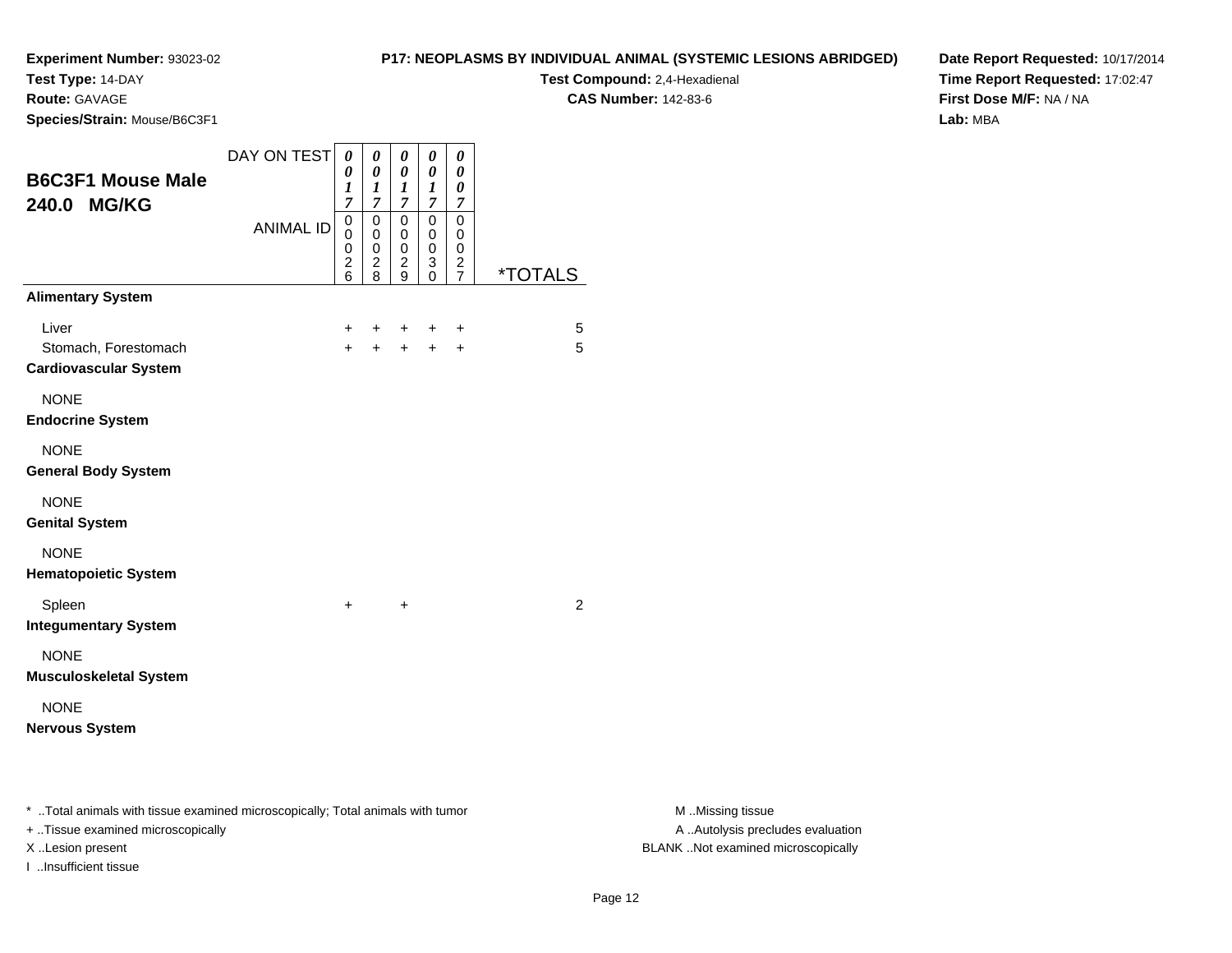**Test Type:** 14-DAY

**Route:** GAVAGE

**Species/Strain:** Mouse/B6C3F1

| P17: NEOPLASMS BY INDIVIDUAL ANIMAL (SYSTEMIC LESIONS ABRIDGED) |  |
|-----------------------------------------------------------------|--|
|-----------------------------------------------------------------|--|

**Test Compound:** 2,4-Hexadienal

**CAS Number:** 142-83-6

**Date Report Requested:** 10/17/2014**Time Report Requested:** 17:02:47**First Dose M/F:** NA / NA**Lab:** MBA

| <b>B6C3F1 Mouse Male</b><br>240.0 MG/KG     | DAY ON TEST<br><b>ANIMAL ID</b> | $\boldsymbol{\theta}$<br>0<br>1<br>7<br>$\mathbf 0$<br>0 | $\boldsymbol{\theta}$<br>0<br>1<br>7<br>0<br>$\mathbf 0$ | $\boldsymbol{\theta}$<br>$\boldsymbol{\theta}$<br>$\boldsymbol{l}$<br>$\overline{7}$<br>0<br>0 | 0<br>0<br>7<br>0<br>0      | 0<br>0<br>0<br>7<br>$\Omega$<br>0     |                       |
|---------------------------------------------|---------------------------------|----------------------------------------------------------|----------------------------------------------------------|------------------------------------------------------------------------------------------------|----------------------------|---------------------------------------|-----------------------|
|                                             |                                 | 0<br>$\overline{c}$<br>6                                 | $\boldsymbol{0}$<br>$\overline{c}$<br>8                  | $\mathbf 0$<br>$\overline{c}$<br>9                                                             | $\pmb{0}$<br>3<br>$\Omega$ | 0<br>$\overline{c}$<br>$\overline{7}$ | <i><b>*TOTALS</b></i> |
| <b>NONE</b><br><b>Respiratory System</b>    |                                 |                                                          |                                                          |                                                                                                |                            |                                       |                       |
| <b>NONE</b><br><b>Special Senses System</b> |                                 |                                                          |                                                          |                                                                                                |                            |                                       |                       |
| <b>NONE</b><br><b>Urinary System</b>        |                                 |                                                          |                                                          |                                                                                                |                            |                                       |                       |
| Kidney<br><b>SYSTEMIC LESIONS</b>           |                                 | +                                                        |                                                          | $\ddot{}$                                                                                      |                            | $\div$                                | 5                     |
| Multiple Organ                              |                                 | +                                                        |                                                          |                                                                                                |                            | ٠                                     | 5                     |
|                                             |                                 |                                                          |                                                          |                                                                                                |                            |                                       | ***F*IR<br>. <i>.</i> |

\*\*\*END OF MALE DATA\*\*\*

\* ..Total animals with tissue examined microscopically; Total animals with tumor **M** . Missing tissue M ..Missing tissue

+ ..Tissue examined microscopically

I ..Insufficient tissue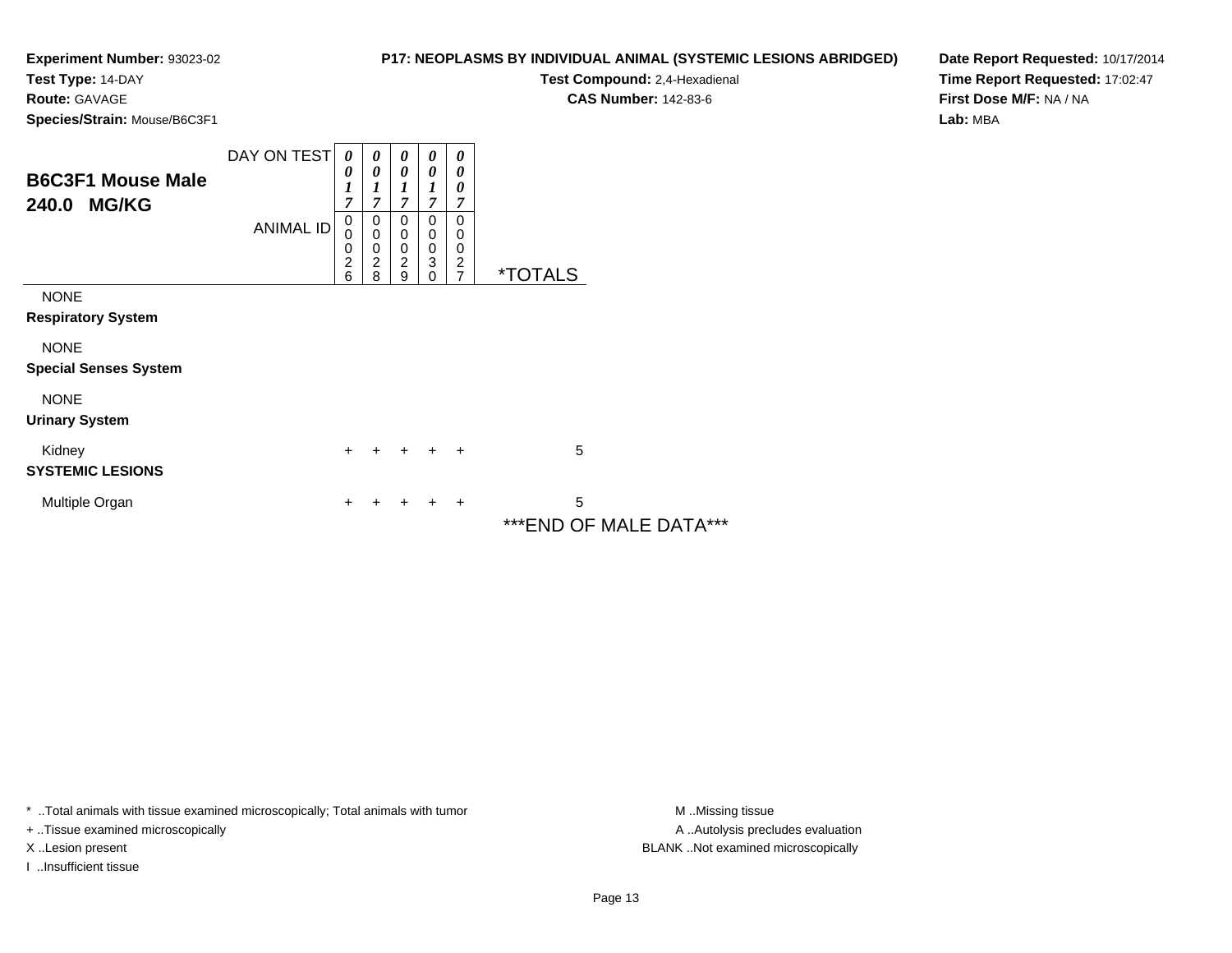**Test Type:** 14-DAY

**Route:** GAVAGE

**Species/Strain:** Mouse/B6C3F1

**Test Compound:** 2,4-Hexadienal

**CAS Number:** 142-83-6

**Date Report Requested:** 10/17/2014**Time Report Requested:** 17:02:47**First Dose M/F:** NA / NA**Lab:** MBA

| <b>B6C3F1 Mouse Female</b><br><b>MG/KG</b><br>0.0                                                                     | DAY ON TEST      | 0<br>0<br>1<br>$\overline{7}$   | 0<br>0<br>1<br>$\overline{7}$      | 0<br>0<br>1<br>7      | 0<br>0<br>1<br>$\mathcal{I}$ | 0<br>0<br>1<br>7      |                       |
|-----------------------------------------------------------------------------------------------------------------------|------------------|---------------------------------|------------------------------------|-----------------------|------------------------------|-----------------------|-----------------------|
|                                                                                                                       | <b>ANIMAL ID</b> | $\mathbf 0$<br>0<br>0<br>3<br>1 | 0<br>0<br>0<br>3<br>$\mathfrak{p}$ | 0<br>0<br>0<br>3<br>3 | 0<br>0<br>0<br>3<br>4        | 0<br>0<br>0<br>3<br>5 | <i><b>*TOTALS</b></i> |
| <b>Alimentary System</b>                                                                                              |                  |                                 |                                    |                       |                              |                       |                       |
| Liver<br>Stomach, Forestomach<br><b>Cardiovascular System</b>                                                         |                  | $\pm$<br>$+$                    | ÷<br>$+$                           | ÷<br>$+$              | ÷<br>$+$                     | +<br>$+$              | 5<br>5                |
| <b>NONE</b><br><b>Endocrine System</b>                                                                                |                  |                                 |                                    |                       |                              |                       |                       |
| <b>NONE</b><br><b>General Body System</b>                                                                             |                  |                                 |                                    |                       |                              |                       |                       |
| <b>NONE</b><br><b>Genital System</b>                                                                                  |                  |                                 |                                    |                       |                              |                       |                       |
| <b>NONE</b><br><b>Hematopoietic System</b>                                                                            |                  |                                 |                                    |                       |                              |                       |                       |
| <b>NONE</b><br><b>Integumentary System</b>                                                                            |                  |                                 |                                    |                       |                              |                       |                       |
| <b>NONE</b><br><b>Musculoskeletal System</b>                                                                          |                  |                                 |                                    |                       |                              |                       |                       |
| <b>NONE</b><br><b>Nervous System</b>                                                                                  |                  |                                 |                                    |                       |                              |                       |                       |
| * Total animals with tissue examined microscopically; Total animals with tumor<br>$+$ Tissue examined microscopically |                  |                                 |                                    |                       |                              |                       |                       |

+ ..Tissue examined microscopically

I ..Insufficient tissue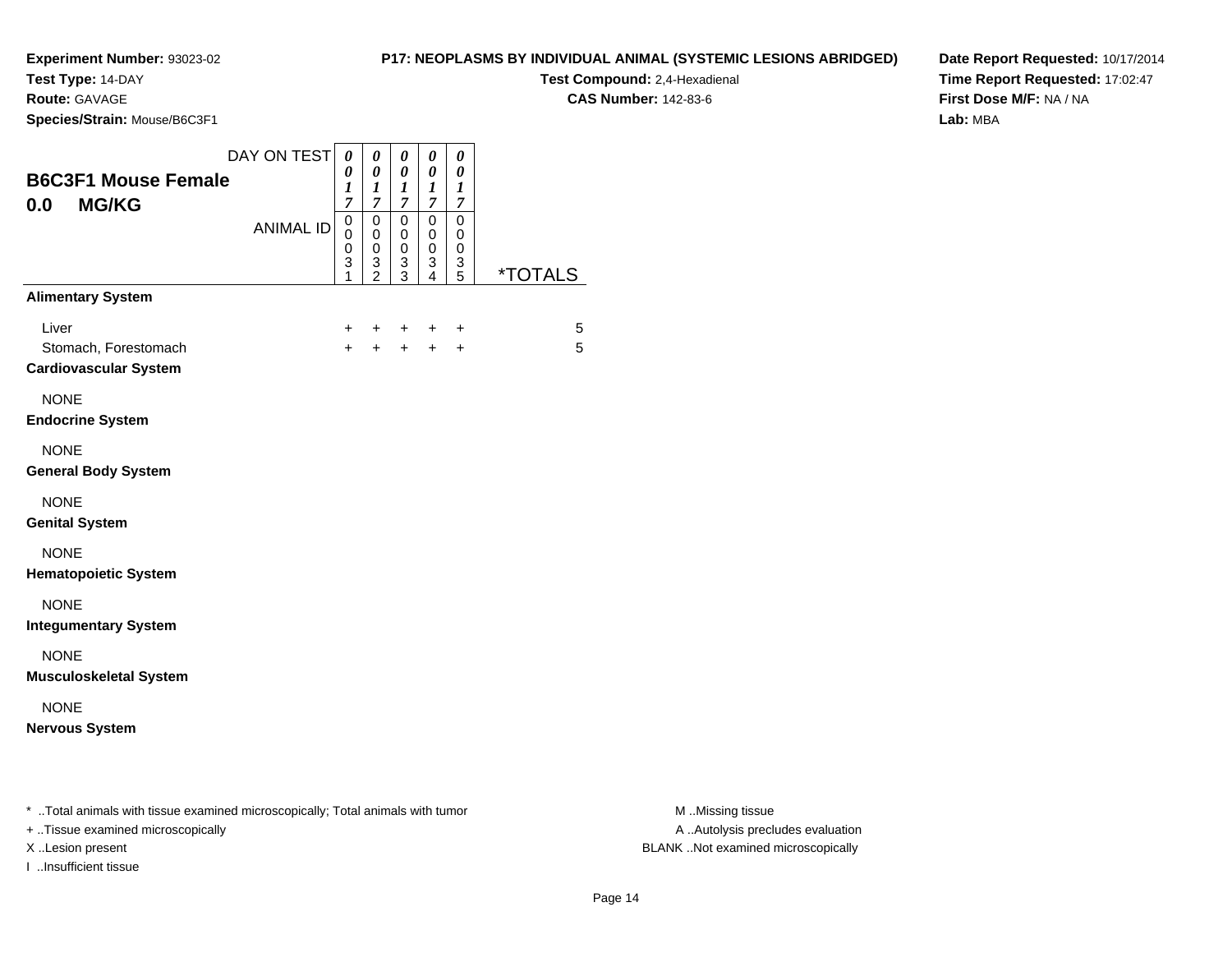**Test Type:** 14-DAY

**Route:** GAVAGE

**Species/Strain:** Mouse/B6C3F1

| <b>P17: NEOPLASMS BY INDIVIDUAL ANIMAL (SYSTEMIC LESIONS ABRIDGED)</b> |  |
|------------------------------------------------------------------------|--|
|------------------------------------------------------------------------|--|

**Test Compound:** 2,4-Hexadienal **CAS Number:** 142-83-6

**Date Report Requested:** 10/17/2014**Time Report Requested:** 17:02:47**First Dose M/F:** NA / NA**Lab:** MBA

| <b>B6C3F1 Mouse Female</b><br><b>MG/KG</b><br>0.0                                       | DAY ON TEST<br><b>ANIMAL ID</b> | 0<br>0<br>$\boldsymbol{l}$<br>7<br>0<br>$\mathbf 0$<br>$\frac{0}{3}$<br>1 | 0<br>0<br>1<br>$\overline{7}$<br>0<br>$\mathbf 0$<br>$\mathbf 0$<br>3<br>$\mathfrak{p}$ | 0<br>0<br>1<br>$\overline{7}$<br>0<br>$\mathbf 0$<br>$\mathbf 0$<br>3<br>3 | 0<br>0<br>1<br>$\overline{7}$<br>0<br>0<br>0<br>3<br>4 | 0<br>0<br>$\boldsymbol{l}$<br>$\overline{7}$<br>$\Omega$<br>0<br>0<br>3<br>5 | <i><b>*TOTALS</b></i> |
|-----------------------------------------------------------------------------------------|---------------------------------|---------------------------------------------------------------------------|-----------------------------------------------------------------------------------------|----------------------------------------------------------------------------|--------------------------------------------------------|------------------------------------------------------------------------------|-----------------------|
| <b>NONE</b><br><b>Respiratory System</b><br><b>NONE</b><br><b>Special Senses System</b> |                                 |                                                                           |                                                                                         |                                                                            |                                                        |                                                                              |                       |
| <b>NONE</b><br><b>Urinary System</b>                                                    |                                 |                                                                           |                                                                                         |                                                                            |                                                        |                                                                              |                       |
| Kidney<br><b>SYSTEMIC LESIONS</b>                                                       |                                 | $\ddot{}$                                                                 | +                                                                                       | $\ddot{}$                                                                  | $\div$                                                 | $\ddot{}$                                                                    | 5                     |
| Multiple Organ                                                                          |                                 | +                                                                         |                                                                                         |                                                                            |                                                        | ÷                                                                            | 5                     |

\* ..Total animals with tissue examined microscopically; Total animals with tumor **M** ..Missing tissue M ..Missing tissue

+ ..Tissue examined microscopically

I ..Insufficient tissue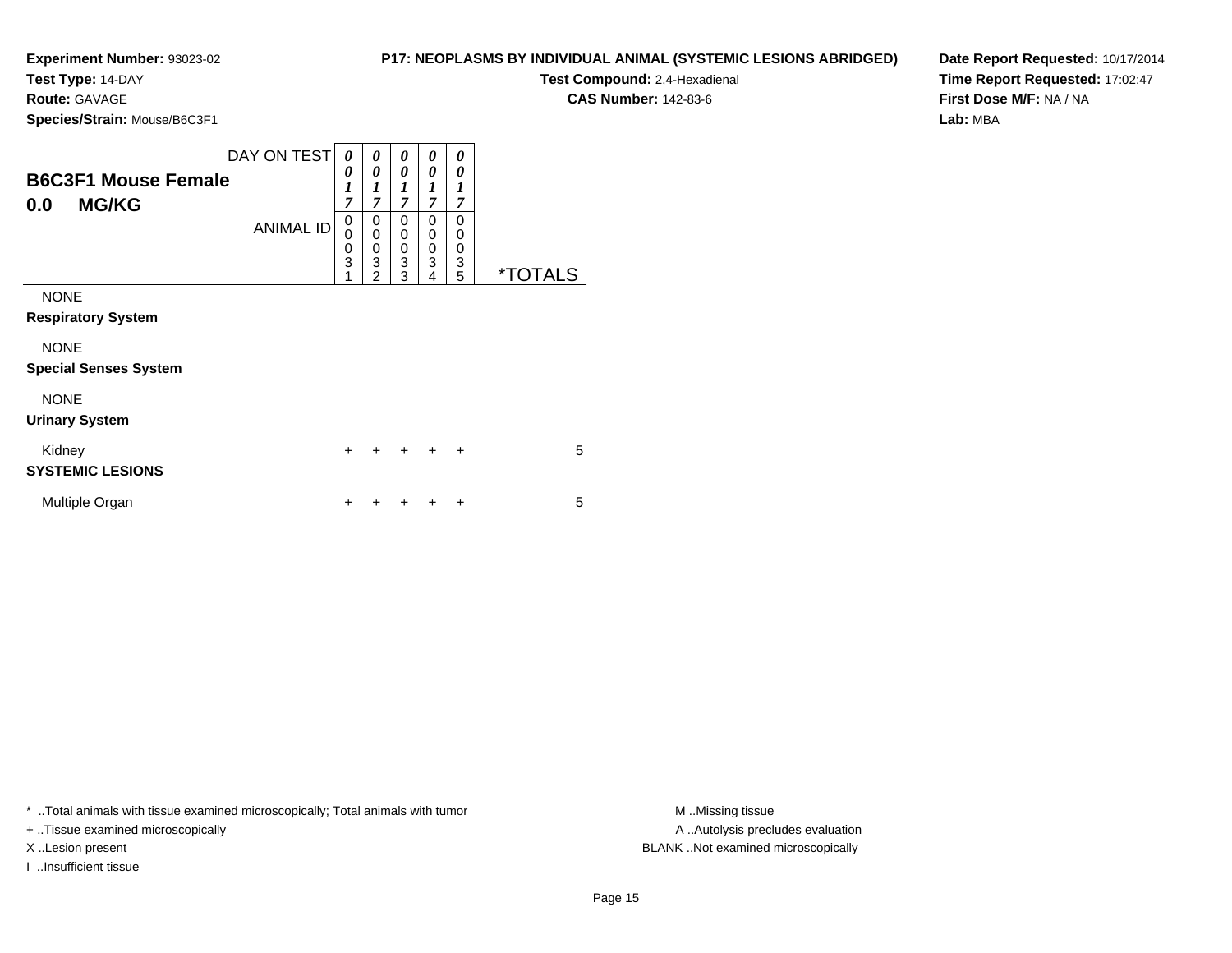**Test Type:** 14-DAY

**Route:** GAVAGE

**Species/Strain:** Mouse/B6C3F1

**Test Compound:** 2,4-Hexadienal

**CAS Number:** 142-83-6

**Date Report Requested:** 10/17/2014**Time Report Requested:** 17:02:47**First Dose M/F:** NA / NA**Lab:** MBA

| <b>B6C3F1 Mouse Female</b><br><b>MG/KG</b><br>3.0                          | DAY ON TEST      | $\pmb{\theta}$<br>0<br>1<br>$\overline{7}$<br>$\mathsf 0$ | 0<br>0<br>1<br>$\overline{7}$<br>0  | 0<br>0<br>$\bm{l}$<br>$\overline{7}$<br>0 | 0<br>0<br>1<br>$\overline{7}$<br>0 | 0<br>0<br>0<br>$\boldsymbol{4}$<br>$\mathbf 0$ |                       |
|----------------------------------------------------------------------------|------------------|-----------------------------------------------------------|-------------------------------------|-------------------------------------------|------------------------------------|------------------------------------------------|-----------------------|
|                                                                            | <b>ANIMAL ID</b> | 0<br>$\boldsymbol{0}$<br>3<br>6                           | 0<br>$\,0\,$<br>3<br>$\overline{7}$ | 0<br>$\pmb{0}$<br>3<br>8                  | 0<br>0<br>4<br>0                   | 0<br>0<br>3<br>9                               | <i><b>*TOTALS</b></i> |
| <b>Alimentary System</b>                                                   |                  |                                                           |                                     |                                           |                                    |                                                |                       |
| Esophagus<br>Liver<br>Stomach, Forestomach<br><b>Cardiovascular System</b> |                  |                                                           |                                     |                                           |                                    | $\ddot{}$<br>$+$<br>$\ddot{}$                  | 1<br>1<br>1           |
| <b>NONE</b><br><b>Endocrine System</b>                                     |                  |                                                           |                                     |                                           |                                    |                                                |                       |
| <b>NONE</b><br><b>General Body System</b>                                  |                  |                                                           |                                     |                                           |                                    |                                                |                       |
| <b>NONE</b><br><b>Genital System</b>                                       |                  |                                                           |                                     |                                           |                                    |                                                |                       |
| <b>NONE</b><br><b>Hematopoietic System</b>                                 |                  |                                                           |                                     |                                           |                                    |                                                |                       |
| <b>NONE</b><br><b>Integumentary System</b>                                 |                  |                                                           |                                     |                                           |                                    |                                                |                       |
| <b>NONE</b><br><b>Musculoskeletal System</b>                               |                  |                                                           |                                     |                                           |                                    |                                                |                       |
| <b>NONE</b>                                                                |                  |                                                           |                                     |                                           |                                    |                                                |                       |
|                                                                            |                  |                                                           |                                     |                                           |                                    |                                                |                       |

\* ..Total animals with tissue examined microscopically; Total animals with tumor **M** . Missing tissue M ..Missing tissue

+ ..Tissue examined microscopically

I ..Insufficient tissue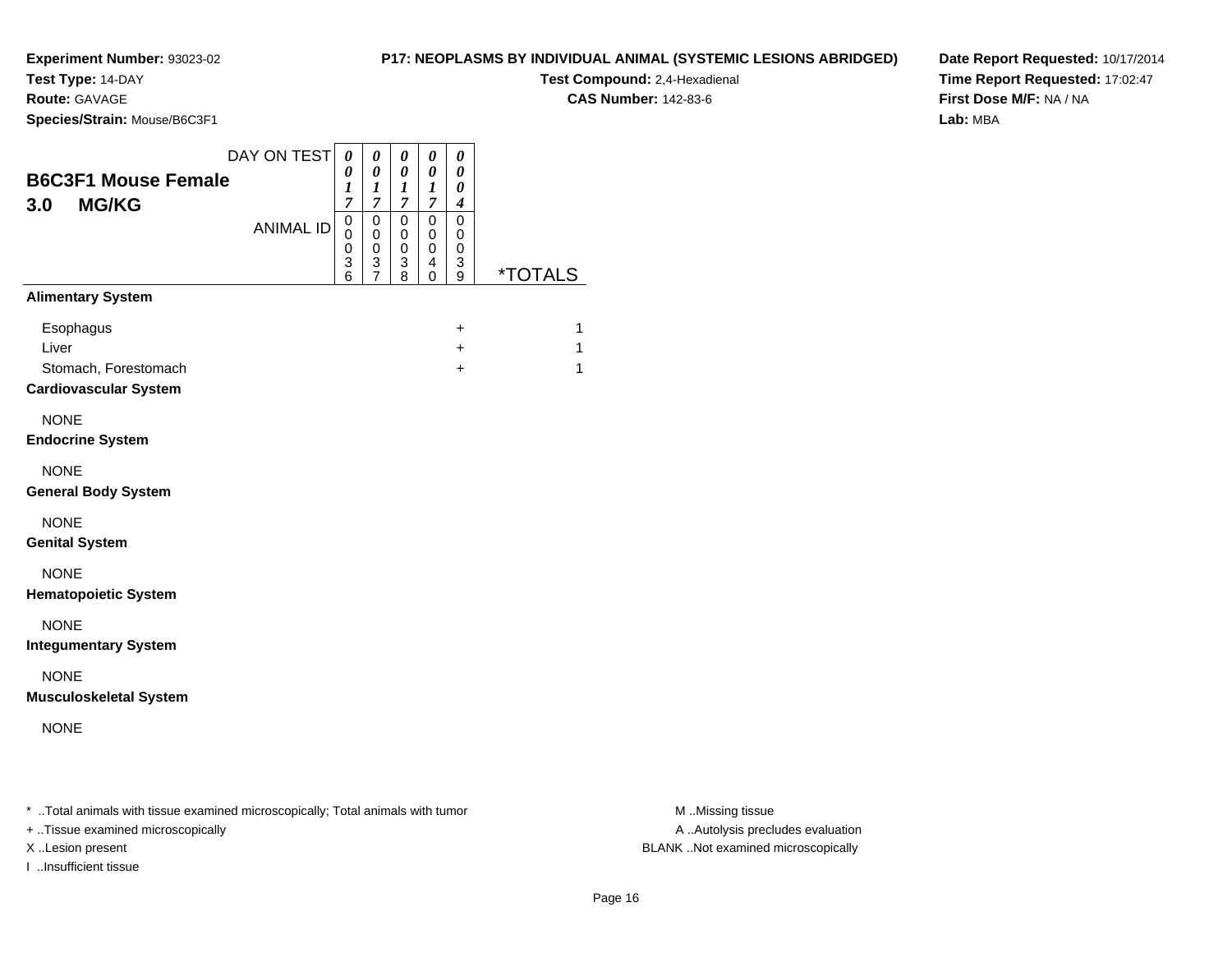**Test Type:** 14-DAY

| <b>Route: GAVAGE</b>                              |                  |                            |                                                |                            |                                 |                            | <b>CAS Number: 142-83-6</b> |
|---------------------------------------------------|------------------|----------------------------|------------------------------------------------|----------------------------|---------------------------------|----------------------------|-----------------------------|
| Species/Strain: Mouse/B6C3F1                      |                  |                            |                                                |                            |                                 |                            |                             |
| <b>B6C3F1 Mouse Female</b><br><b>MG/KG</b><br>3.0 | DAY ON TEST      | $\boldsymbol{\theta}$<br>7 | $\boldsymbol{\theta}$<br>$\boldsymbol{\theta}$ | $\boldsymbol{\theta}$<br>0 | $\boldsymbol{\theta}$<br>0<br>7 | $\boldsymbol{\theta}$<br>0 |                             |
|                                                   | <b>ANIMAL ID</b> | 0<br>3<br>6                | 0<br>0<br>3                                    | 0<br>0<br>0<br>3<br>8      | 0<br>0<br>0<br>4<br>0           | 0<br>3<br>9                |                             |

**Nervous System**NONE **Respiratory System**NONE **Special Senses System**NONE **Urinary System**Kidney $\mathsf y$  $+$  1 **SYSTEMIC LESIONS**Multiple Organn  $+$  $+$  1

\* ..Total animals with tissue examined microscopically; Total animals with tumor **M** ..Missing tissue M ..Missing tissue

+ ..Tissue examined microscopically

I ..Insufficient tissue

A .. Autolysis precludes evaluation X ..Lesion present BLANK ..Not examined microscopically

**P17: NEOPLASMS BY INDIVIDUAL ANIMAL (SYSTEMIC LESIONS ABRIDGED)Test Compound:** 2,4-Hexadienal

**Date Report Requested:** 10/17/2014**Time Report Requested:** 17:02:47**First Dose M/F:** NA / NA**Lab:** MBA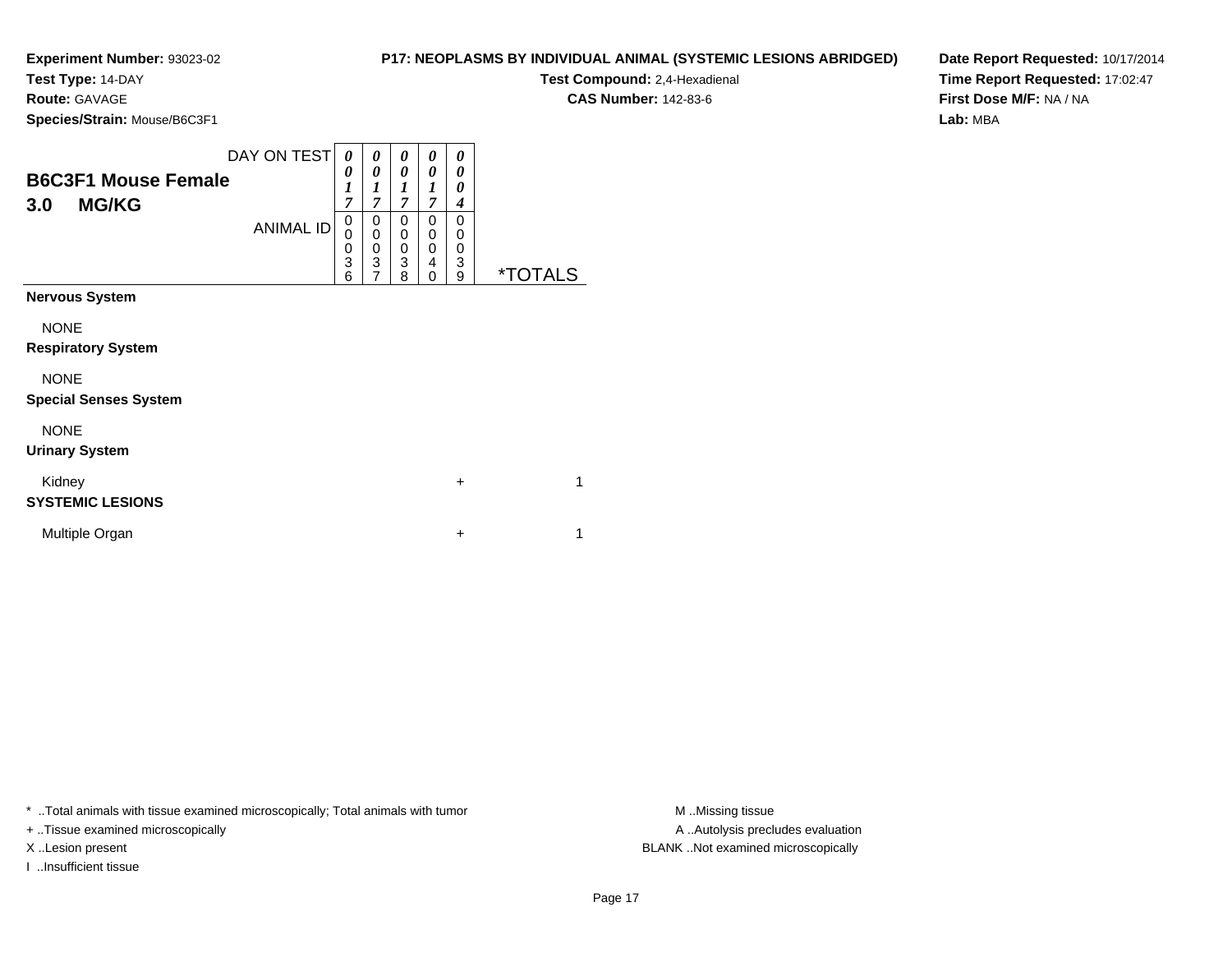| Experiment Number: 93023-02  |
|------------------------------|
| Test Type: 14-DAY            |
| <b>Route:</b> GAVAGE         |
| Species/Strain: Mouse/B6C3F1 |

#### **P17: NEOPLASMS BY INDIVIDUAL ANIMAL (SYSTEMIC LESIONS ABRIDGED)**

**Test Compound:** 2,4-Hexadienal **CAS Number:** 142-83-6

**Date Report Requested:** 10/17/2014**Time Report Requested:** 17:02:47**First Dose M/F:** NA / NA**Lab:** MBA

DAY ON TEST

# **B6C3F1 Mouse Female9.0 MG/KG**

ANIMAL ID

\*TOTALS

**Alimentary System**

NONE

**Cardiovascular System**

NONE

**Endocrine System**

NONE

**General Body System**

NONE

**Genital System**

NONE

**Hematopoietic System**

NONE

**Integumentary System**

NONE

**Musculoskeletal System**

NONE

**Nervous System**

NONE

\* ..Total animals with tissue examined microscopically; Total animals with tumor **M** ..Missing tissue M ..Missing tissue

+ ..Tissue examined microscopically

I ..Insufficient tissue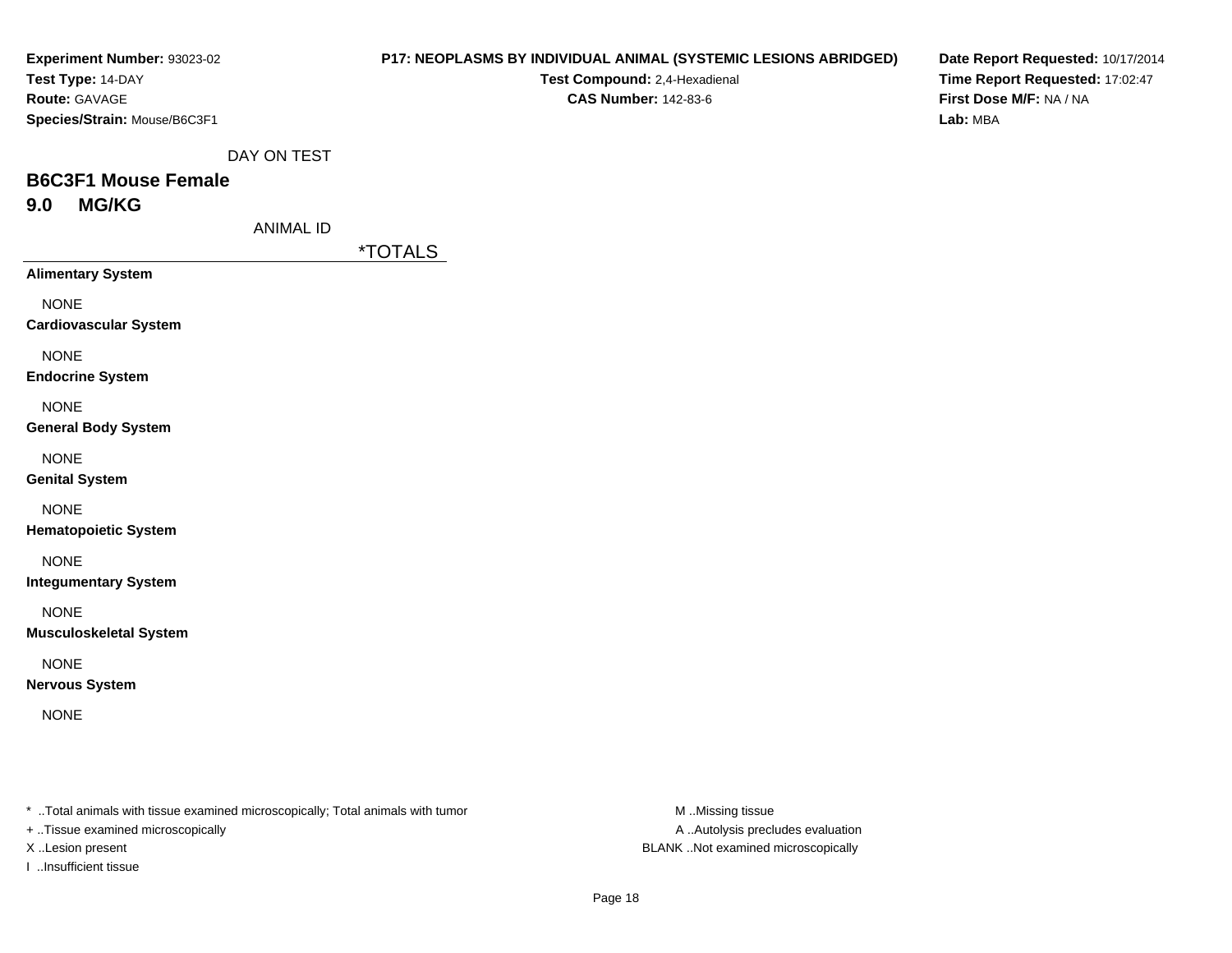| Experiment Number: 93023-02  | <b>P17: NEOPLASMS BY INDIVIDU</b> |                       |  |
|------------------------------|-----------------------------------|-----------------------|--|
| Test Type: 14-DAY            |                                   | <b>Test Co</b>        |  |
| <b>Route: GAVAGE</b>         |                                   | <b>CAS</b>            |  |
| Species/Strain: Mouse/B6C3F1 |                                   |                       |  |
|                              | DAY ON TEST                       |                       |  |
| <b>B6C3F1 Mouse Female</b>   |                                   |                       |  |
| <b>MG/KG</b><br>9.0          |                                   |                       |  |
|                              | <b>ANIMAL ID</b>                  |                       |  |
|                              |                                   | <i><b>*TOTALS</b></i> |  |
| <b>Respiratory System</b>    |                                   |                       |  |
| <b>NONE</b>                  |                                   |                       |  |
| <b>Special Senses System</b> |                                   |                       |  |

NONE

**Urinary System**

NONE

#### **SYSTEMIC LESIONS**

Multiple Organ

 $\mathbf n$  0

\* ..Total animals with tissue examined microscopically; Total animals with tumor **M** . Missing tissue M ..Missing tissue

+ ..Tissue examined microscopically

I ..Insufficient tissue

**PAL ANIMAL (SYSTEMIC LESIONS ABRIDGED)** 

**mpound:** 2,4-Hexadienal **CAS Number:** 142-83-6

**Date Report Requested:** 10/17/2014**Time Report Requested:** 17:02:47**First Dose M/F:** NA / NA**Lab:** MBA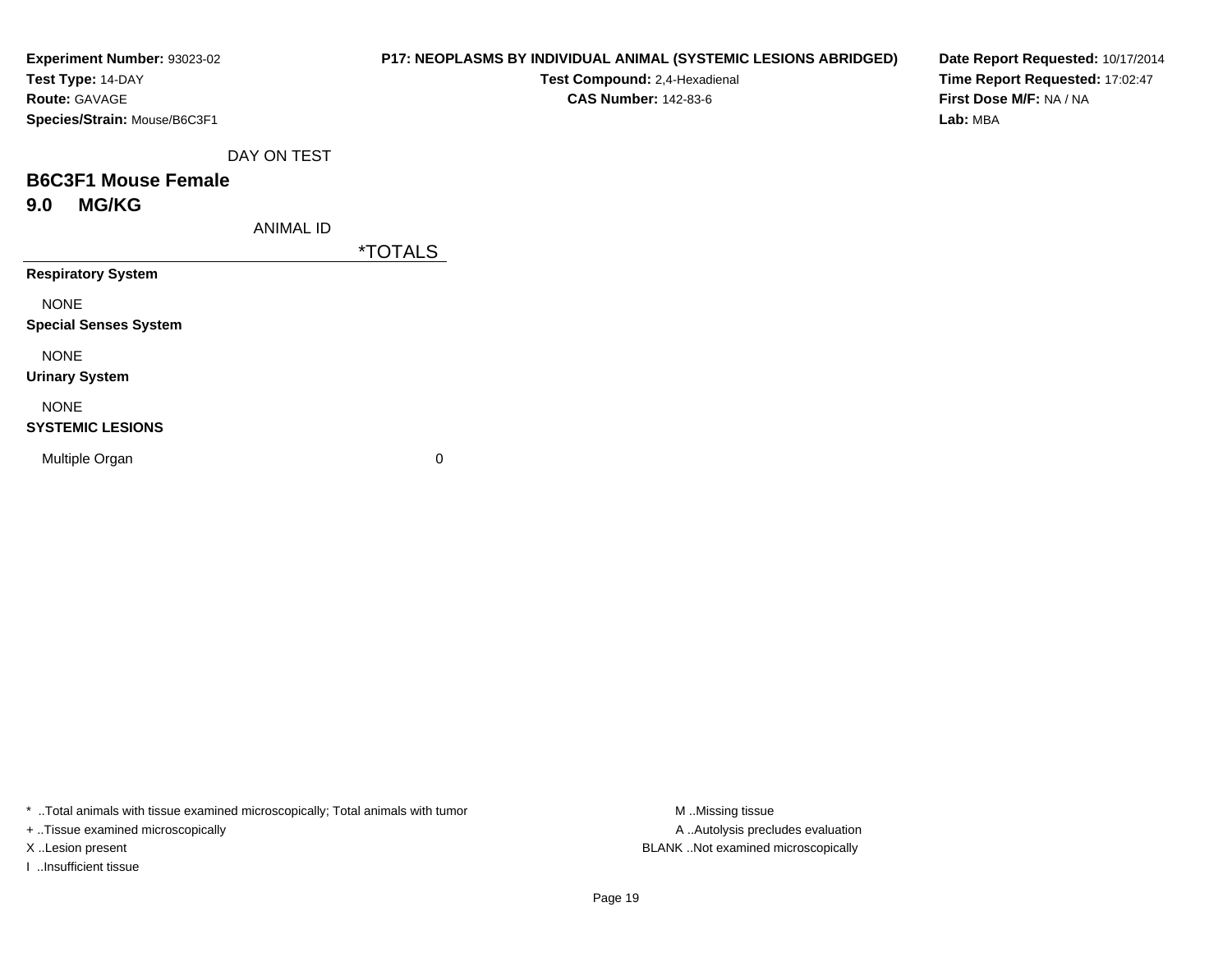**Test Type:** 14-DAY

**Route:** GAVAGE

**Species/Strain:** Mouse/B6C3F1

**Test Compound:** 2,4-Hexadienal **CAS Number:** 142-83-6

**Date Report Requested:** 10/17/2014**Time Report Requested:** 17:02:47**First Dose M/F:** NA / NA**Lab:** MBA

| <b>B6C3F1 Mouse Female</b><br><b>MG/KG</b><br>27.0   | DAY ON TEST<br><b>ANIMAL ID</b> | 0<br>0<br>1<br>$\overline{7}$<br>0<br>0<br>0<br>4<br>6 | 0<br>$\boldsymbol{\theta}$<br>$\boldsymbol{l}$<br>$\overline{7}$<br>$\mathbf 0$<br>0<br>0<br>4<br>$\overline{7}$ | 0<br>0<br>$\boldsymbol{l}$<br>$\overline{7}$<br>$\mathbf 0$<br>0<br>0<br>4<br>8 | $\boldsymbol{\theta}$<br>$\boldsymbol{\theta}$<br>1<br>$\overline{7}$<br>$\mathbf 0$<br>0<br>$\mathbf 0$<br>4<br>9 | 0<br>$\boldsymbol{\theta}$<br>1<br>$\overline{7}$<br>$\mathbf 0$<br>0<br>$\pmb{0}$<br>5<br>$\Omega$ | <i><b>*TOTALS</b></i> |
|------------------------------------------------------|---------------------------------|--------------------------------------------------------|------------------------------------------------------------------------------------------------------------------|---------------------------------------------------------------------------------|--------------------------------------------------------------------------------------------------------------------|-----------------------------------------------------------------------------------------------------|-----------------------|
| <b>Alimentary System</b>                             |                                 |                                                        |                                                                                                                  |                                                                                 |                                                                                                                    |                                                                                                     |                       |
| Stomach, Forestomach<br><b>Cardiovascular System</b> |                                 | M                                                      | $\div$                                                                                                           | +                                                                               | $\div$                                                                                                             | $\ddot{}$                                                                                           | 4                     |
| <b>NONE</b><br><b>Endocrine System</b>               |                                 |                                                        |                                                                                                                  |                                                                                 |                                                                                                                    |                                                                                                     |                       |
| <b>NONE</b><br><b>General Body System</b>            |                                 |                                                        |                                                                                                                  |                                                                                 |                                                                                                                    |                                                                                                     |                       |
| <b>NONE</b><br><b>Genital System</b>                 |                                 |                                                        |                                                                                                                  |                                                                                 |                                                                                                                    |                                                                                                     |                       |
| <b>NONE</b><br><b>Hematopoietic System</b>           |                                 |                                                        |                                                                                                                  |                                                                                 |                                                                                                                    |                                                                                                     |                       |
| <b>NONE</b><br><b>Integumentary System</b>           |                                 |                                                        |                                                                                                                  |                                                                                 |                                                                                                                    |                                                                                                     |                       |
| <b>NONE</b><br><b>Musculoskeletal System</b>         |                                 |                                                        |                                                                                                                  |                                                                                 |                                                                                                                    |                                                                                                     |                       |
| <b>NONE</b><br><b>Nervous System</b>                 |                                 |                                                        |                                                                                                                  |                                                                                 |                                                                                                                    |                                                                                                     |                       |
| <b>NONE</b>                                          |                                 |                                                        |                                                                                                                  |                                                                                 |                                                                                                                    |                                                                                                     |                       |

\* ..Total animals with tissue examined microscopically; Total animals with tumor **M** . Missing tissue M ..Missing tissue

+ ..Tissue examined microscopically

I ..Insufficient tissue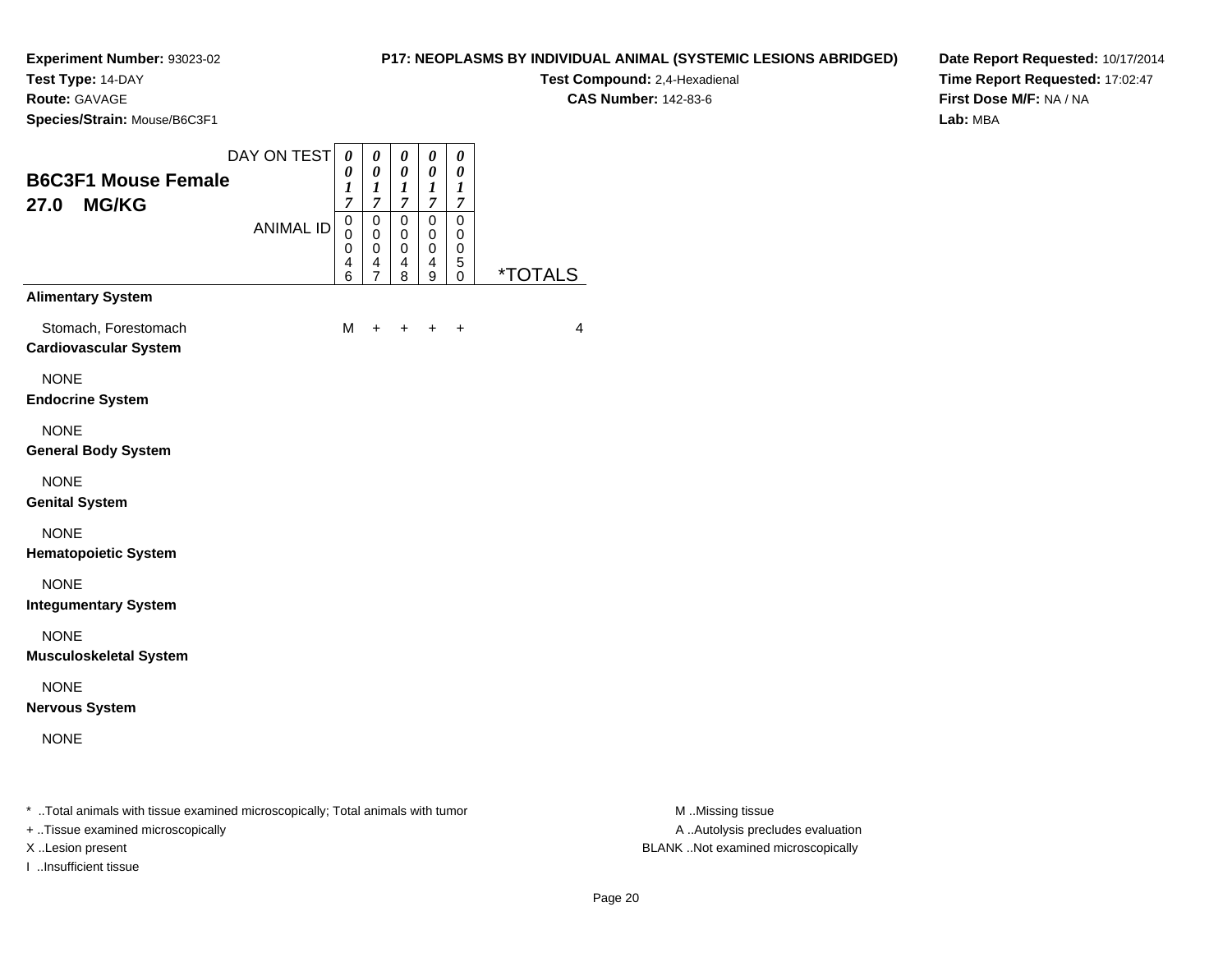**Test Type:** 14-DAY

**Route:** GAVAGE

**Species/Strain:** Mouse/B6C3F1

| <b>B6C3F1 Mouse Female</b> | DAY ON TEST      | $\boldsymbol{\theta}$<br>0<br>1<br>7 | 0<br>0<br>7      | 0<br>0<br>7           | $\theta$<br>0         | 0<br>0<br>7           |             |
|----------------------------|------------------|--------------------------------------|------------------|-----------------------|-----------------------|-----------------------|-------------|
| <b>MG/KG</b><br>27.0       | <b>ANIMAL ID</b> | 0<br>0<br>0<br>4<br>6                | 0<br>0<br>0<br>4 | 0<br>0<br>0<br>4<br>я | 0<br>0<br>0<br>4<br>a | 0<br>0<br>0<br>5<br>U | *TC<br>AI S |
| <b>Respiratory System</b>  |                  |                                      |                  |                       |                       |                       |             |

NONE

#### **Special Senses System**

NONE

**Urinary System**

#### NONE

# **SYSTEMIC LESIONS**

| Multiple Organ |  | + + + + |  |  |  |  |
|----------------|--|---------|--|--|--|--|
|----------------|--|---------|--|--|--|--|

\* ..Total animals with tissue examined microscopically; Total animals with tumor **M** . Missing tissue M ..Missing tissue

+ ..Tissue examined microscopically

I ..Insufficient tissue

**P17: NEOPLASMS BY INDIVIDUAL ANIMAL (SYSTEMIC LESIONS ABRIDGED)**

**Test Compound:** 2,4-Hexadienal

**CAS Number:** 142-83-6

**Date Report Requested:** 10/17/2014**Time Report Requested:** 17:02:47**First Dose M/F:** NA / NA**Lab:** MBA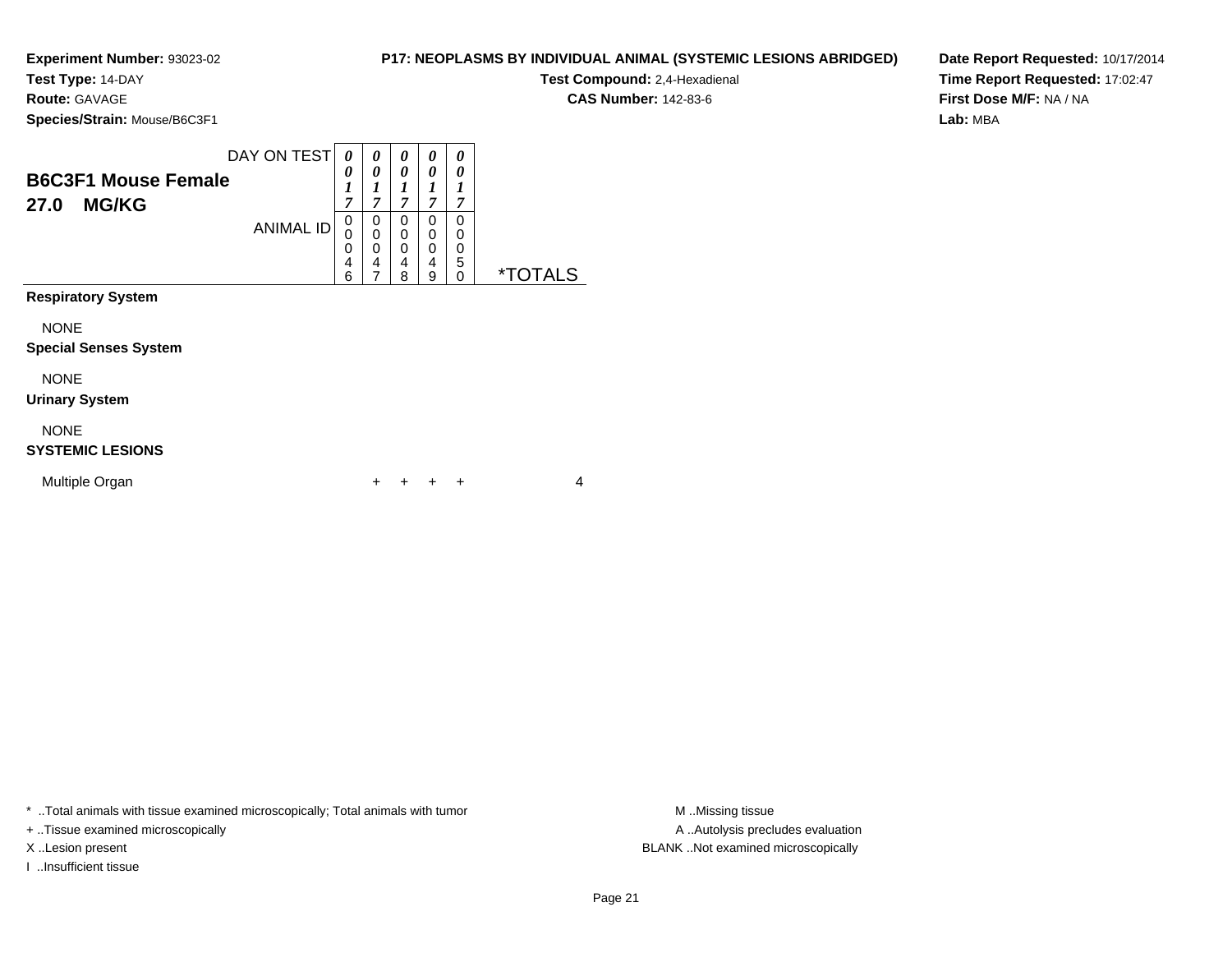**Test Type:** 14-DAY

**Route:** GAVAGE

**Species/Strain:** Mouse/B6C3F1

**Test Compound:** 2,4-Hexadienal **CAS Number:** 142-83-6

**Date Report Requested:** 10/17/2014**Time Report Requested:** 17:02:47**First Dose M/F:** NA / NA**Lab:** MBA

| <b>B6C3F1 Mouse Female</b><br><b>MG/KG</b><br>80.0                                      | DAY ON TEST      | 0<br>0<br>1<br>$\overline{7}$          | 0<br>0<br>$\boldsymbol{l}$<br>$\overline{7}$                   | 0<br>0<br>1<br>$\mathcal{I}$            | 0<br>0<br>$\boldsymbol{l}$<br>$\overline{7}$ | 0<br>$\pmb{\theta}$<br>1<br>$\overline{7}$ |                       |
|-----------------------------------------------------------------------------------------|------------------|----------------------------------------|----------------------------------------------------------------|-----------------------------------------|----------------------------------------------|--------------------------------------------|-----------------------|
|                                                                                         | <b>ANIMAL ID</b> | 0<br>$\Omega$<br>$\mathbf 0$<br>5<br>1 | 0<br>0<br>$\mathsf{O}\xspace$<br>$\mathbf 5$<br>$\mathfrak{p}$ | 0<br>$\mathbf 0$<br>$\pmb{0}$<br>5<br>3 | 0<br>0<br>0<br>5<br>4                        | 0<br>0<br>0<br>5<br>5                      | <i><b>*TOTALS</b></i> |
| <b>Alimentary System</b>                                                                |                  |                                        |                                                                |                                         |                                              |                                            |                       |
| Intestine Small, Ileum<br>Liver<br>Stomach, Forestomach<br><b>Cardiovascular System</b> |                  | $\ddot{}$<br>$+$<br>$+$                | $\pm$<br>$\ddot{}$                                             | $+$<br>$+$                              | ÷<br>$+$                                     | ÷<br>$\ddot{}$                             | 1<br>5<br>5           |
| <b>NONE</b><br><b>Endocrine System</b>                                                  |                  |                                        |                                                                |                                         |                                              |                                            |                       |
| <b>NONE</b><br><b>General Body System</b>                                               |                  |                                        |                                                                |                                         |                                              |                                            |                       |
| <b>NONE</b><br><b>Genital System</b>                                                    |                  |                                        |                                                                |                                         |                                              |                                            |                       |
| Uterus<br><b>Hematopoietic System</b>                                                   |                  | $\ddot{}$                              |                                                                |                                         |                                              |                                            | 1                     |
| <b>NONE</b><br><b>Integumentary System</b>                                              |                  |                                        |                                                                |                                         |                                              |                                            |                       |
| <b>NONE</b><br><b>Musculoskeletal System</b>                                            |                  |                                        |                                                                |                                         |                                              |                                            |                       |
| <b>NONE</b>                                                                             |                  |                                        |                                                                |                                         |                                              |                                            |                       |
|                                                                                         |                  |                                        |                                                                |                                         |                                              |                                            |                       |

\* ..Total animals with tissue examined microscopically; Total animals with tumor **M** . Missing tissue M ..Missing tissue

+ ..Tissue examined microscopically

I ..Insufficient tissue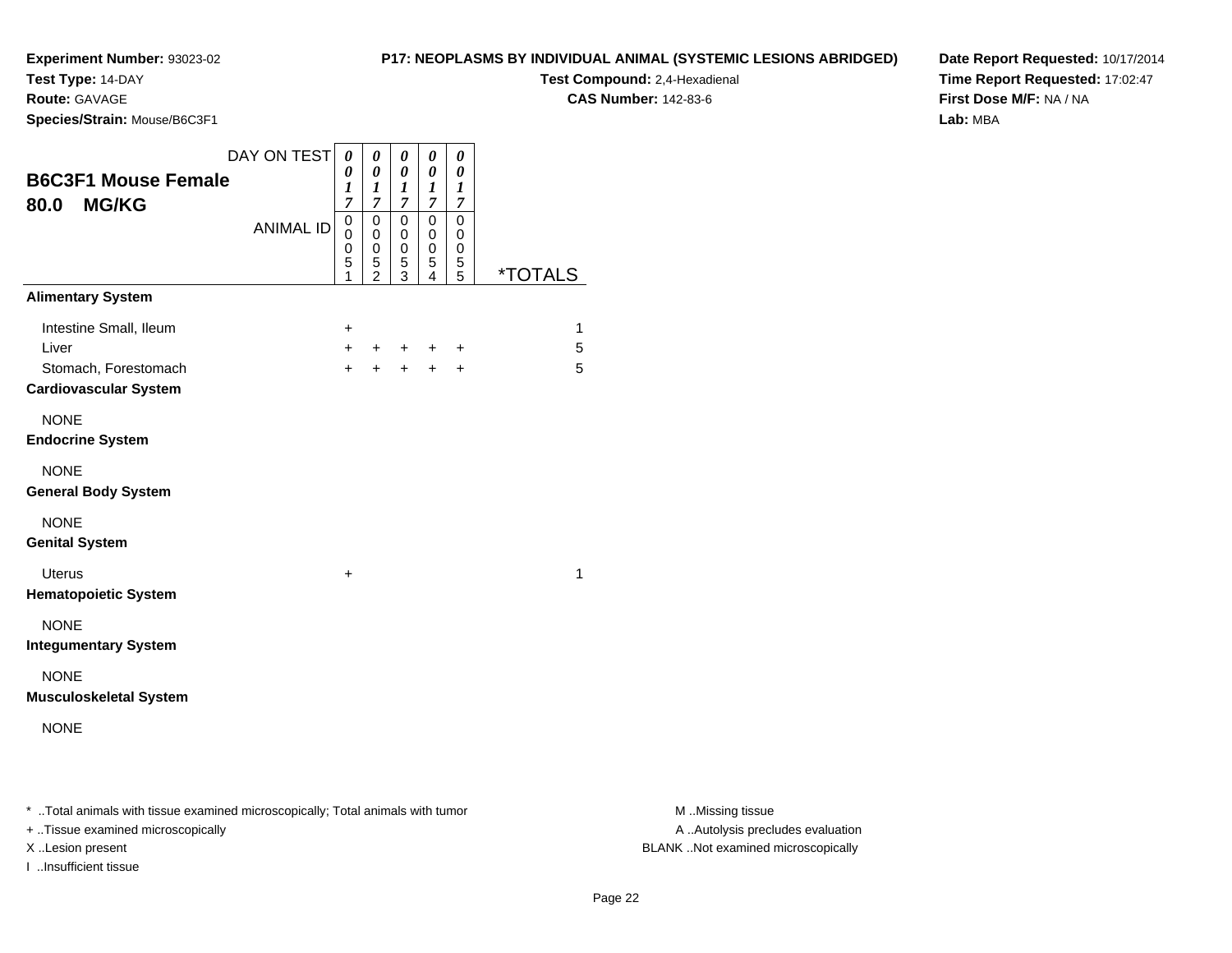**Test Type:** 14-DAY

**Route:** GAVAGE

**Species/Strain:** Mouse/B6C3F1

| <b>P17: NEOPLASMS BY INDIVIDUAL ANIMAL (SYSTEMIC LESIONS ABRIDGED)</b> |
|------------------------------------------------------------------------|
| <b>Test Compound:</b> 2,4-Hexadienal                                   |

**CAS Number:** 142-83-6

**Date Report Requested:** 10/17/2014**Time Report Requested:** 17:02:47**First Dose M/F:** NA / NA**Lab:** MBA

| <b>B6C3F1 Mouse Female</b><br><b>MG/KG</b><br>80.0 | DAY ON TEST<br><b>ANIMAL ID</b> | 0<br>0<br>1<br>$\overline{7}$<br>0<br>0<br>0<br>5<br>1 | 0<br>0<br>1<br>$\overline{7}$<br>0<br>0<br>$\mathbf 0$<br>5<br>$\overline{2}$ | 0<br>0<br>1<br>$\overline{7}$<br>0<br>$\mathbf 0$<br>$\mathbf 0$<br>5<br>3 | 0<br>0<br>1<br>$\overline{7}$<br>0<br>$\mathbf 0$<br>$\mathbf 0$<br>5<br>4 | 0<br>0<br>1<br>7<br>0<br>0<br>0<br>5<br>5 | <i><b>*TOTALS</b></i> |
|----------------------------------------------------|---------------------------------|--------------------------------------------------------|-------------------------------------------------------------------------------|----------------------------------------------------------------------------|----------------------------------------------------------------------------|-------------------------------------------|-----------------------|
| <b>Nervous System</b>                              |                                 |                                                        |                                                                               |                                                                            |                                                                            |                                           |                       |
| <b>NONE</b><br><b>Respiratory System</b>           |                                 |                                                        |                                                                               |                                                                            |                                                                            |                                           |                       |
| <b>NONE</b><br><b>Special Senses System</b>        |                                 |                                                        |                                                                               |                                                                            |                                                                            |                                           |                       |
| <b>NONE</b><br><b>Urinary System</b>               |                                 |                                                        |                                                                               |                                                                            |                                                                            |                                           |                       |
| Kidney<br><b>SYSTEMIC LESIONS</b>                  |                                 | $\div$                                                 | $\ddot{}$                                                                     | $\div$                                                                     | ÷                                                                          | $\ddot{}$                                 | 5                     |
| Multiple Organ                                     |                                 |                                                        |                                                                               |                                                                            |                                                                            | +                                         | 5                     |

\* ..Total animals with tissue examined microscopically; Total animals with tumor **M** . Missing tissue M ..Missing tissue

+ ..Tissue examined microscopically

I ..Insufficient tissue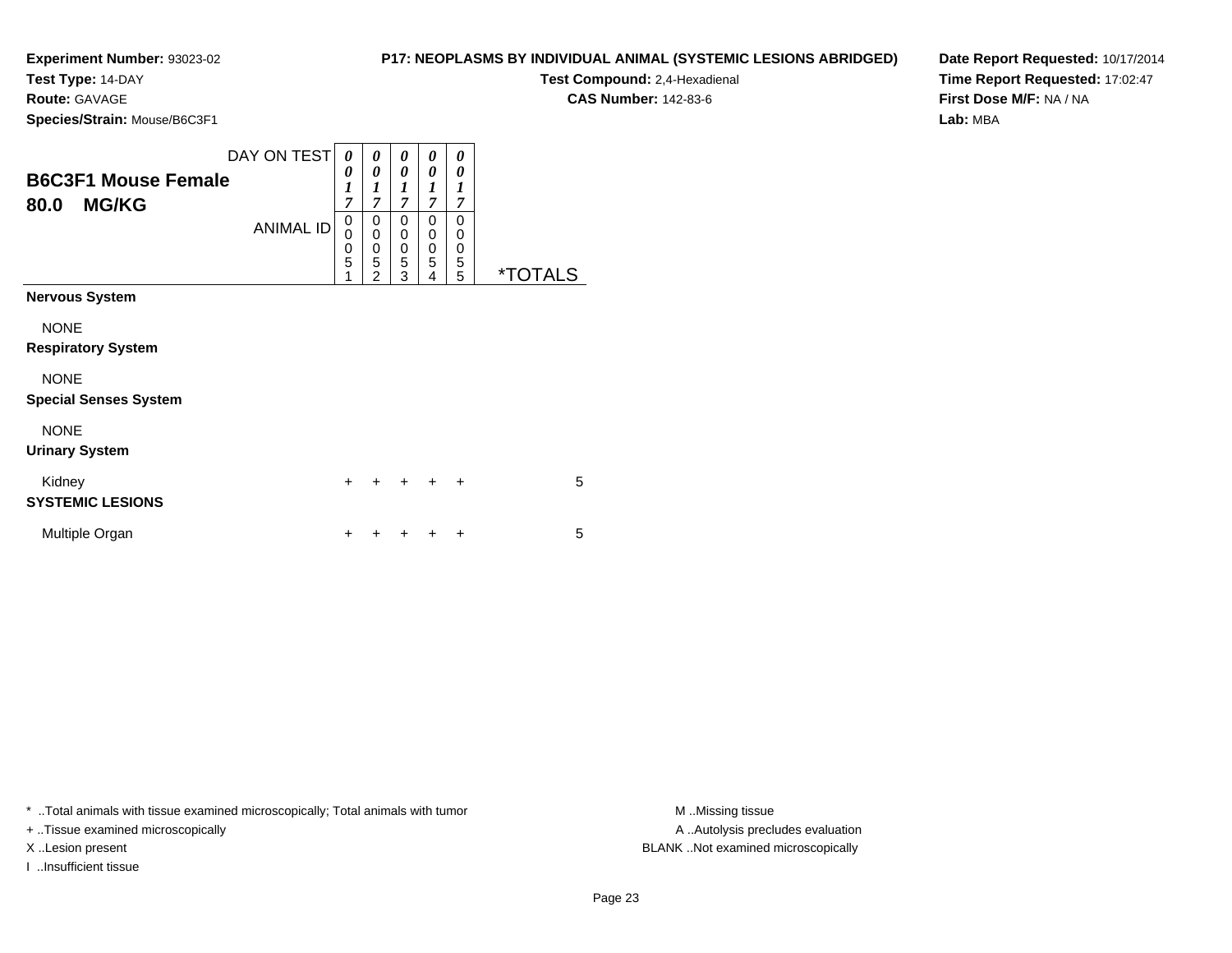**Test Type:** 14-DAY

**Route:** GAVAGE

**Species/Strain:** Mouse/B6C3F1

# **P17: NEOPLASMS BY INDIVIDUAL ANIMAL (SYSTEMIC LESIONS ABRIDGED)**

**Test Compound:** 2,4-Hexadienal **CAS Number:** 142-83-6

**Date Report Requested:** 10/17/2014**Time Report Requested:** 17:02:47**First Dose M/F:** NA / NA**Lab:** MBA

| <b>B6C3F1 Mouse Female</b><br>240.0<br><b>MG/KG</b>                                       | DAY ON TEST<br><b>ANIMAL ID</b> | 0<br>0<br>1<br>0<br>0<br>0<br>0<br>5<br>6 | 0<br>0<br>$\boldsymbol{l}$<br>$\overline{7}$<br>0<br>0<br>0<br>5<br>7 | 0<br>$\boldsymbol{\theta}$<br>$\boldsymbol{l}$<br>$\overline{7}$<br>0<br>$\mathbf 0$<br>$\mathbf 0$<br>5<br>8 | 0<br>0<br>1<br>$\overline{7}$<br>0<br>0<br>0<br>5<br>9 | 0<br>0<br>1<br>7<br>0<br>0<br>0<br>6<br>0 | <i><b>*TOTALS</b></i> |
|-------------------------------------------------------------------------------------------|---------------------------------|-------------------------------------------|-----------------------------------------------------------------------|---------------------------------------------------------------------------------------------------------------|--------------------------------------------------------|-------------------------------------------|-----------------------|
| <b>Alimentary System</b><br>Liver<br>Stomach, Forestomach<br><b>Cardiovascular System</b> |                                 | +<br>$\ddot{}$                            | ٠<br>$\ddot{}$                                                        | ٠<br>+                                                                                                        | ٠<br>$\ddot{}$                                         | $\ddot{}$<br>+                            | 5<br>5                |
| <b>NONE</b><br><b>Endocrine System</b>                                                    |                                 |                                           |                                                                       |                                                                                                               |                                                        |                                           |                       |
| <b>NONE</b><br><b>General Body System</b>                                                 |                                 |                                           |                                                                       |                                                                                                               |                                                        |                                           |                       |
| <b>NONE</b><br><b>Genital System</b>                                                      |                                 |                                           |                                                                       |                                                                                                               |                                                        |                                           |                       |
| <b>Uterus</b><br><b>Hematopoietic System</b>                                              |                                 |                                           |                                                                       | +                                                                                                             |                                                        |                                           | 1                     |
| Lymph Node<br>Spleen<br><b>Integumentary System</b>                                       |                                 | $\ddot{}$                                 | +<br>+                                                                | +                                                                                                             |                                                        | $\ddot{}$                                 | 1<br>4                |
| <b>NONE</b>                                                                               |                                 |                                           |                                                                       |                                                                                                               |                                                        |                                           |                       |

**Musculoskeletal System**

NONE

\* ..Total animals with tissue examined microscopically; Total animals with tumor **M** . Missing tissue M ..Missing tissue

+ ..Tissue examined microscopically

I ..Insufficient tissue